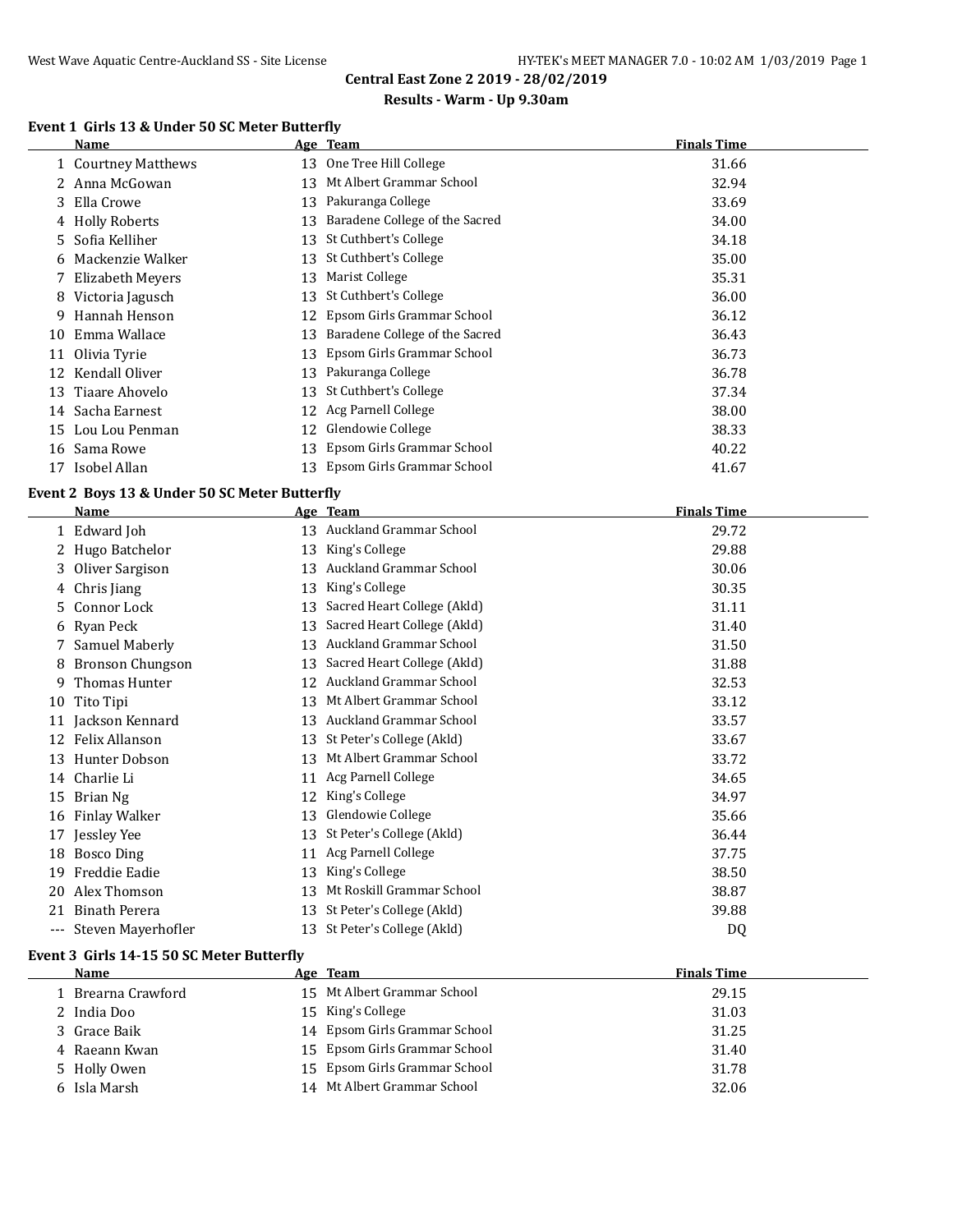# **Results - Warm - Up 9.30am**

# **(Event 3 Girls 14-15 50 SC Meter Butterfly)**

|       | Name                |    | Age Team                       | <b>Finals Time</b> |
|-------|---------------------|----|--------------------------------|--------------------|
|       | 7 Chloe Biddick     |    | 14 Pakuranga College           | 32.34              |
| 8     | Alice Williams      | 14 | Epsom Girls Grammar School     | 32.35              |
| *9    | Mackenzie Brears    | 15 | Epsom Girls Grammar School     | 32.72              |
| *9    | Sophia De Magalhaes | 14 | Baradene College of the Sacred | 32.72              |
| 11    | Amelia Wilby        | 15 | St Cuthbert's College          | 32.87              |
| 12    | Hannah Milne        | 15 | St Cuthbert's College          | 33.38              |
| $*13$ | Grace Li            | 14 | St Cuthbert's College          | 33.53              |
| $*13$ | Kaiya Brown         | 14 | Marist College                 | 33.53              |
| 15    | Anne Sait           | 15 | Epsom Girls Grammar School     | 33.66              |
| 16    | Chloe Broun         |    | 14 Epsom Girls Grammar School  | 33.84              |
| 17    | Kaitlin Breed       | 14 | St Cuthbert's College          | 33.94              |
| 18    | Olivia Gibson       | 14 | Baradene College of the Sacred | 34.10              |
| 19    | Sarita Hetherington |    | 14 Pakuranga College           | 34.75              |
| 20    | Claire MacDonald    |    | 14 St Cuthbert's College       | 35.75              |
|       | 21 Jessica Gibson   | 15 | Pakuranga College              | 35.93              |
| 22    | Donia Rahimi        | 14 | Mt Roskill Grammar School      | 37.07              |
| 23    | Amber Waymouth      | 15 | St Cuthbert's College          | 38.41              |
| 24    | Shana Matthews      | 15 | One Tree Hill College          | 42.16              |
| 25    | Caitlin Eeles       | 15 | One Tree Hill College          | 47.15              |
| ---   | Melia Cotton        |    | 14 One Tree Hill College       | D <sub>0</sub>     |

# **Event 4 Boys 14-15 50 SC Meter Butterfly**

|       | <b>Name</b>                               |    | Age Team                       | <b>Finals Time</b> |
|-------|-------------------------------------------|----|--------------------------------|--------------------|
|       | 1 Ryan Oliver                             |    | 15 Pakuranga College           | 28.07              |
|       | 2 Ethan Watson                            | 14 | King's College                 | 28.69              |
|       | 3 Johnson Li                              | 14 | King's College                 | 28.75              |
|       | 4 Rico Ashmore                            | 15 | King's College                 | 29.28              |
|       | 5 Jourdan Klink                           | 15 | <b>Auckland Grammar School</b> | 29.72              |
| 6     | Michael Chapman                           | 14 | Mt Albert Grammar School       | 29.75              |
|       | Pierce Hannan                             | 15 | Sacred Heart College (Akld)    | 29.88              |
| 8     | Michael Han                               | 14 | Pakuranga College              | 30.22              |
| 9     | James Slessor                             | 15 | Pakuranga College              | 30.28              |
| 10    | Tony Tuatagaloa                           | 14 | Mt Albert Grammar School       | 30.59              |
| 11    | Troy O'Reilly                             |    | 14 Sacred Heart College (Akld) | 30.81              |
| 12    | Josh Hughes                               |    | 14 Glendowie College           | 30.97              |
| 13    | Eric Li                                   | 14 | <b>Auckland Grammar School</b> | 31.18              |
|       | 14 Jack George                            | 15 | Auckland Grammar School        | 31.34              |
| 15    | Josh Drake                                |    | 14 Auckland Grammar School     | 32.06              |
| 16    | Ahmed Eltayyeb                            |    | 14 Auckland Grammar School     | 33.28              |
| 17    | Matthew Barclay                           |    | 14 Auckland Grammar School     | 33.94              |
| 18    | Jason Wang                                | 15 | Acg Parnell College            | 34.00              |
| 19    | Isaiah Fusitu'a                           |    | 14 St Peter's College (Akld)   | 34.13              |
| 20    | <b>Cameron Croft</b>                      |    | 14 St Peter's College (Akld)   | 34.84              |
| 21    | Zachary McAllister-Sim                    |    | 14 St Peter's College (Akld)   | 35.19              |
| 22    | Nate Van Dolleweerd                       |    | 14 Onehunga High School        | 37.37              |
| 23    | Rohnan Nankivell                          |    | 14 Pakuranga College           | 38.07              |
| $---$ | Carwin Li                                 | 14 | Mt Albert Grammar School       | DQ                 |
|       | Event 5 Girls 16-18 50 SC Meter Butterfly |    |                                |                    |
|       | Name                                      |    | Age Team                       | <b>Finals Time</b> |

| Vasilina Shipilova | 17 Mt Albert Grammar School | 30.84 |
|--------------------|-----------------------------|-------|
| 2 Eva Williams     | 17 Mt Albert Grammar School | 30.85 |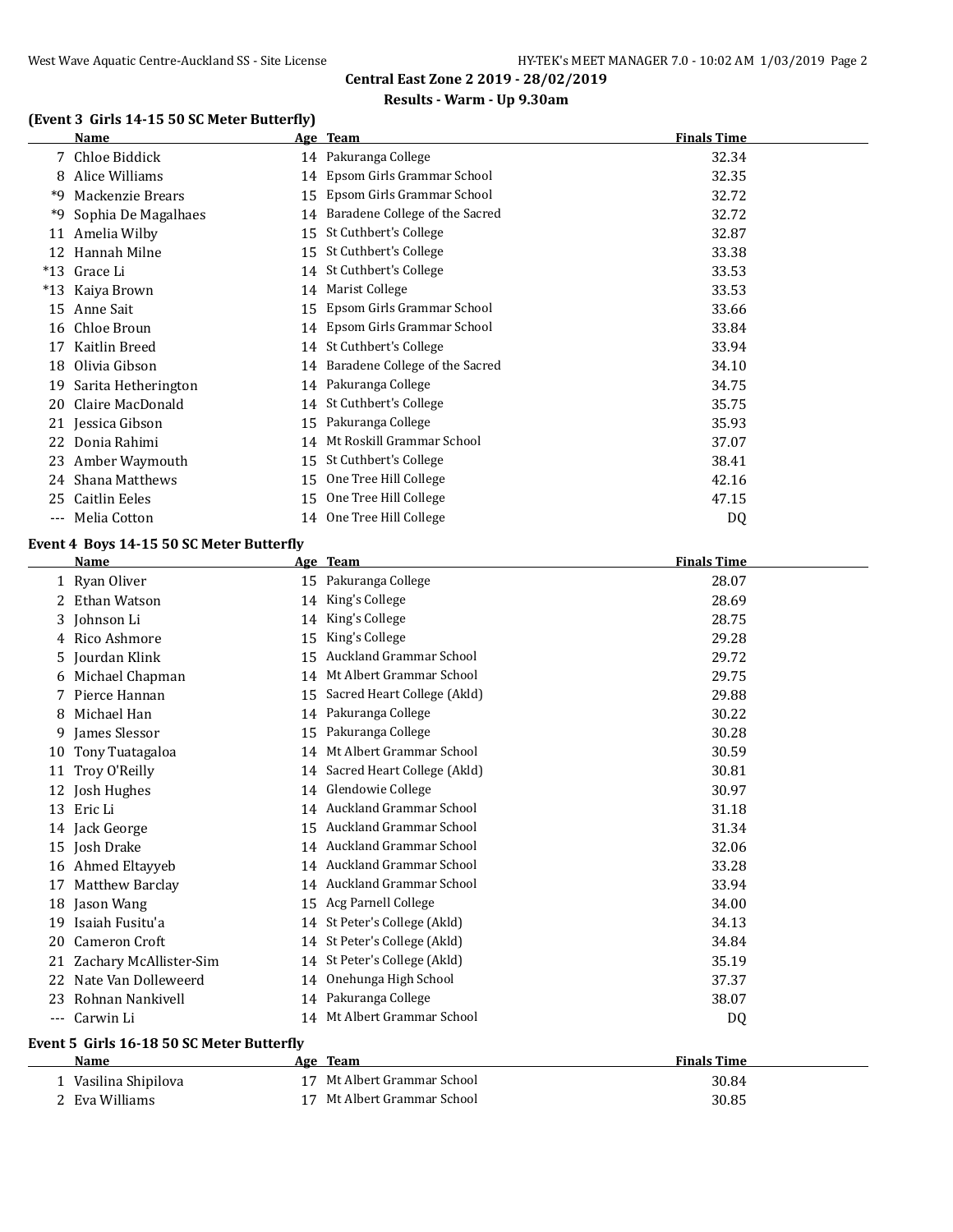# **Results - Warm - Up 9.30am**

# **(Event 5 Girls 16-18 50 SC Meter Butterfly)**

|    | <b>Name</b>             |    | Age Team                          | <b>Finals Time</b> |
|----|-------------------------|----|-----------------------------------|--------------------|
|    | 3 India Swney           |    | 16 St Cuthbert's College          | 31.47              |
|    | 4 Emma Moriarty         |    | 17 St Cuthbert's College          | 31.94              |
|    | 5 Chloe Tattersfield    |    | 16 St Cuthbert's College          | 32.03              |
|    | 6 Annabelle McLaren     | 17 | King's College                    | 32.13              |
|    | 7 Sarah Brooks          |    | 16 Baradene College of the Sacred | 32.81              |
|    | 8 Hannah Wai            | 17 | Marist College                    | 32.85              |
|    | 9 Caitlin Ashby         | 17 | Epsom Girls Grammar School        | 32.88              |
|    | 10 Phoebe Harris        | 17 | Pakuranga College                 | 32.94              |
| 11 | Amelia Wells            |    | Epsom Girls Grammar School        | 33.56              |
|    | 12 Terri Warner         |    | 16 Epsom Girls Grammar School     | 34.32              |
|    | 13 Darlene Hotwani-Myar |    | 16 Mt Roskill Grammar School      | 36.34              |

# **Event 6 Boys 16-18 50 SC Meter Butterfly**

|    | Name                 |     | Age Team                       | <b>Finals Time</b> |
|----|----------------------|-----|--------------------------------|--------------------|
|    | 1 Tyron Henry        | 17  | Pakuranga College              | 26.91              |
| 2  | Yifei Wang           | 16  | Auckland Grammar School        | 27.57              |
|    | 3 Fergus Eadie       | 17  | King's College                 | 27.59              |
|    | 4 Sean Gibbs         | 16  | Glendowie College              | 28.25              |
|    | 5 Will Body          | 17  | Auckland Grammar School        | 28.65              |
|    | 6 Daniel Walker      | 16  | Auckland Grammar School        | 28.75              |
|    | 7 Christopher Poole  |     | <b>Auckland Grammar School</b> | 28.91              |
| 8  | Austin Carter        |     | Auckland Grammar School        | 29.06              |
| 9. | Rocky Mulinuu        | 17  | Pakuranga College              | 29.47              |
| 10 | George Falconer      | 16. | Auckland Grammar School        | 29.50              |
| 11 | Campbell Hulbert     | 16  | Sacred Heart College (Akld)    | 29.78              |
|    | 12 Jacob Ryan        | 17  | Sacred Heart College (Akld)    | 31.53              |
| 13 | Chris Fernandes      | 16  | St Peter's College (Akld)      | 31.85              |
| 14 | Wulf Wilkening       | 17  | St Peter's College (Akld)      | 31.97              |
| 15 | Stephen Magness      | 17  | St Peter's College (Akld)      | 32.13              |
|    | 16 Jack McConnell    | 17  | St Peter's College (Akld)      | 32.50              |
| 17 | Sean Collins         |     | 16 Glendowie College           | 32.57              |
| 18 | <b>Matthew Croft</b> |     | 16 St Peter's College (Akld)   | 33.93              |

#### **Event 7 Girls 13 & Under 50 SC Meter Backstroke**

|    | Name                |    | Age Team                       | <b>Finals Time</b> |
|----|---------------------|----|--------------------------------|--------------------|
|    | 1 Ella Crowe        | 13 | Pakuranga College              | 34.66              |
|    | 2 Courtney Matthews | 13 | One Tree Hill College          | 34.69              |
|    | 3 Amber George      | 13 | Mt Albert Grammar School       | 34.93              |
|    | 4 Sunnie Yan        | 13 | Epsom Girls Grammar School     | 35.35              |
|    | 5 Kendall Oliver    | 13 | Pakuranga College              | 35.97              |
|    | 6 Anna McGowan      | 13 | Mt Albert Grammar School       | 36.12              |
|    | 7 Abby Davidson     | 13 | Epsom Girls Grammar School     | 36.34              |
| 8  | Emma Wallace        | 13 | Baradene College of the Sacred | 37.22              |
| 9  | Elizabeth Meyers    | 13 | Marist College                 | 37.38              |
| 10 | Hannah Henson       | 12 | Epsom Girls Grammar School     | 37.94              |
| 11 | Abigail Stewart     | 13 | Baradene College of the Sacred | 38.22              |
|    | 12 Jazmin Carter    | 12 | Selwyn College                 | 38.65              |
| 13 | Charlotte Wood      | 13 | Epsom Girls Grammar School     | 39.10              |
| 14 | Lou Lou Penman      | 12 | Glendowie College              | 39.76              |
|    | 15 Bella Houghton   | 13 | Mt Albert Grammar School       | 39.87              |
| 16 | Sacha Earnest       | 12 | Acg Parnell College            | 40.13              |
|    | 17 Aajna Krishna    | 13 | Epsom Girls Grammar School     | 42.48              |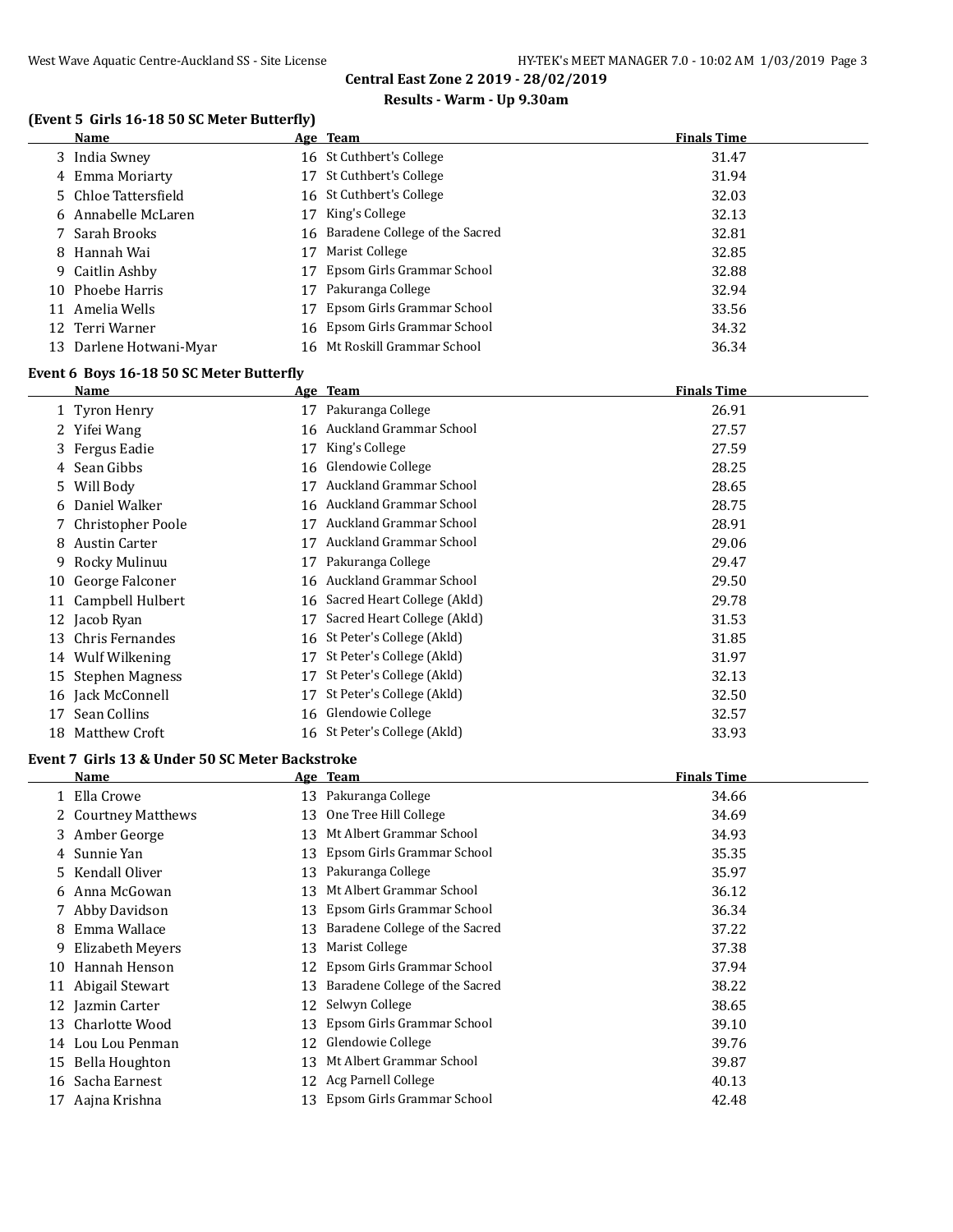#### **Results - Warm - Up 9.30am**

|      | (Event 7 Girls 13 & Under 50 SC Meter Backstroke) |    |                                   |                    |  |
|------|---------------------------------------------------|----|-----------------------------------|--------------------|--|
|      | <b>Name</b>                                       |    | Age Team                          | <b>Finals Time</b> |  |
|      | 18 Jaimie Botha                                   |    | 13 St Cuthbert's College          | 43.66              |  |
|      | --- Lanihei Connolly                              |    | 13 Baradene College of the Sacred | DQ                 |  |
|      | Event 8 Boys 13 & Under 50 SC Meter Backstroke    |    |                                   |                    |  |
|      | Name                                              |    | Age Team                          | <b>Finals Time</b> |  |
|      | 1 Samuel Maberly                                  |    | 13 Auckland Grammar School        | 31.62              |  |
|      | *2 Hunter Dobson                                  |    | 13 Mt Albert Grammar School       | 31.97              |  |
| $*2$ | Chris Jiang                                       |    | 13 King's College                 | 31.97              |  |
| 4    | Connor Lock                                       |    | 13 Sacred Heart College (Akld)    | 32.06              |  |
| 5.   | Luke Hair                                         |    | 13 Auckland Grammar School        | 32.22              |  |
| 6    | Victor Balgaradean                                |    | 13 Auckland Grammar School        | 32.59              |  |
| 7    | <b>Ryan Peck</b>                                  | 13 | Sacred Heart College (Akld)       | 32.60              |  |
| 8    | Oliver Sargison                                   |    | 13 Auckland Grammar School        | 32.62              |  |
| *9   | <b>Thomas Hunter</b>                              |    | 12 Auckland Grammar School        | 32.78              |  |
| *9   | Hugo Batchelor                                    |    | 13 King's College                 | 32.78              |  |
| 11   | Tito Tipi                                         |    | 13 Mt Albert Grammar School       | 34.25              |  |
| 12   | Hsiang-Yu Chao                                    |    | 12 Auckland Grammar School        | 34.53              |  |
| 13   | Charlie Li                                        |    | 11 Acg Parnell College            | 35.28              |  |
| 14   | Felix Allanson                                    |    | 13 St Peter's College (Akld)      | 36.22              |  |
| 15   | <b>Finlay Walker</b>                              | 13 | Glendowie College                 | 37.09              |  |
| 16   | Kees Bryant                                       | 13 | St Peter's College (Akld)         | 37.46              |  |
| 17   | Nathanial Hunt                                    | 13 | Sacred Heart College (Akld)       | 37.56              |  |
| 18   | Brian Ng                                          | 12 | King's College                    | 37.57              |  |
| 19   | Saniru Hewa                                       |    | 13 Mt Roskill Grammar School      | 38.65              |  |
| 20   | Jessley Yee                                       | 13 | St Peter's College (Akld)         | 38.84              |  |
| 21   | <b>Bosco Ding</b>                                 | 11 | <b>Acg Parnell College</b>        | 39.25              |  |
| 22   | Freddie Eadie                                     | 13 | King's College                    | 39.57              |  |
| 23   | Somin Mohit                                       | 13 | Selwyn College                    | 40.81              |  |
| 24   | Steven Mayerhofler                                |    | 13 St Peter's College (Akld)      | 42.03              |  |
| 25   | Oliver Christensen                                | 13 | St Peter's College (Akld)         | 42.41              |  |
| 26   | <b>Binath Perera</b>                              |    | 13 St Peter's College (Akld)      | 42.47              |  |
|      | 27 Jake Turnbull                                  |    | 13 St Peter's College (Akld)      | 44.62              |  |

### --- Patrick Li 11 Acg Parnell College DQ

# **Event 9 Girls 14-15 50 SC Meter Backstroke**

|       | Name               |     | Age Team                          | <b>Finals Time</b> |
|-------|--------------------|-----|-----------------------------------|--------------------|
|       | 1 Brearna Crawford |     | 15 Mt Albert Grammar School       | 31.53              |
|       | 2 Violet Perry     | 15  | St Cuthbert's College             | 32.19              |
|       | 3 Alice Williams   |     | 14 Epsom Girls Grammar School     | 33.65              |
|       | 4 Anne Sait        |     | 15 Epsom Girls Grammar School     | 33.66              |
|       | 5 Amelia Wilby     | 15  | St Cuthbert's College             | 33.69              |
|       | 6 Chloe Biddick    |     | 14 Pakuranga College              | 33.78              |
|       | 7 Raeann Kwan      |     | 15 Epsom Girls Grammar School     | 33.79              |
|       | 8 Lucy Woodall     | 15. | Mt Albert Grammar School          | 33.85              |
| 9.    | Mackenzie Brears   | 15  | Epsom Girls Grammar School        | 34.50              |
|       | 10 Kaiya Brown     |     | 14 Marist College                 | 34.53              |
| 11    | Lara Grozev        |     | 14 Mt Albert Grammar School       | 34.75              |
| 12    | Grace Baik         |     | 14 Epsom Girls Grammar School     | 35.81              |
|       | 13 Georgia Foley   |     | 15 St Cuthbert's College          | 36.62              |
| 14    | Mena Ren-Fritzke   | 14  | Mt Albert Grammar School          | 36.66              |
|       | 15 Alice Raea      |     | 14 Epsom Girls Grammar School     | 36.93              |
| $*16$ | Olivia Gibson      |     | 14 Baradene College of the Sacred | 37.03              |
|       |                    |     |                                   |                    |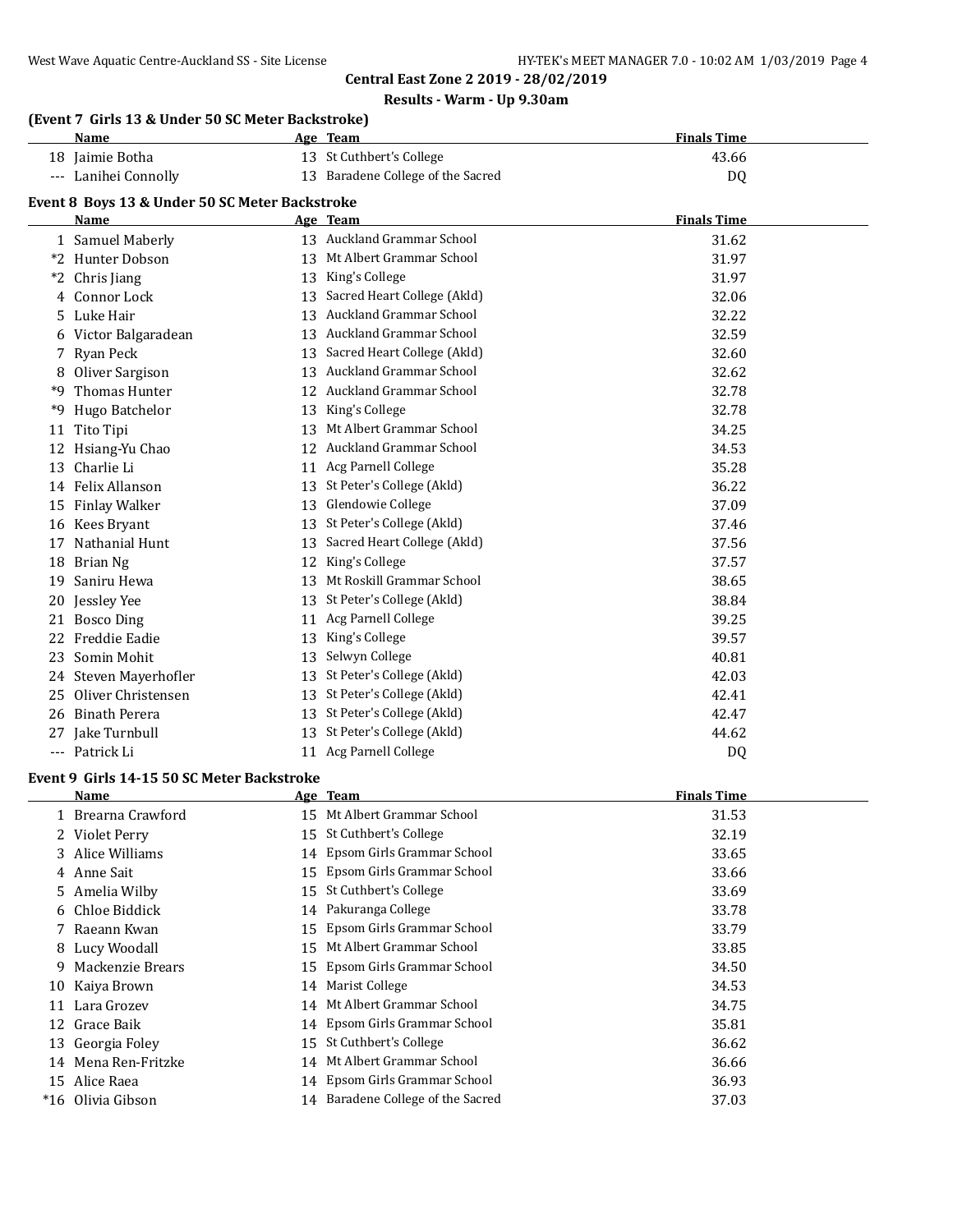# **Results - Warm - Up 9.30am**

# **(Event 9 Girls 14-15 50 SC Meter Backstroke)**

|    | Name                                       | Age Team                          | <b>Finals Time</b> |  |
|----|--------------------------------------------|-----------------------------------|--------------------|--|
|    | *16 Isabelle Harrison                      | 14 St Cuthbert's College          | 37.03              |  |
|    | 18 Ella Palmer                             | 15 St Cuthbert's College          | 37.65              |  |
|    | 19 Jessica Gibson                          | 15 Pakuranga College              | 37.75              |  |
|    | 20 Briar Ellyet                            | 15 St Cuthbert's College          | 38.00              |  |
|    | 21 Abigail Sutton                          | 14 Baradene College of the Sacred | 38.63              |  |
|    | 22 Sarita Hetherington                     | 14 Pakuranga College              | 38.66              |  |
| 23 | Shana Matthews                             | 15 One Tree Hill College          | 39.97              |  |
|    | 24 Melia Cotton                            | 14 One Tree Hill College          | 44.60              |  |
|    | 25 Caitlin Eeles                           | 15 One Tree Hill College          | 45.32              |  |
|    | Event 10 Boys 14-15 50 SC Meter Backstroke |                                   |                    |  |
|    | Name                                       | Age Team                          | <b>Finals Time</b> |  |
|    | 1 Ryan Oliver                              | 15 Pakuranga College              | 29.03              |  |
|    | 2 Joshua Kao                               | 15 Pakuranga College              | 30.16              |  |
| 3  | Jourdan Klink                              | 15 Auckland Grammar School        | 30.57              |  |
| 4  | Tony Tuatagaloa                            | 14 Mt Albert Grammar School       | 31.16              |  |
| 5  | Michael Chapman                            | 14 Mt Albert Grammar School       | 31.66              |  |
|    | 6 Justin Hemara                            | 15 Mt Albert Grammar School       | 31.68              |  |
|    | 7 Johnson Li                               | 14 King's College                 | 32.13              |  |
|    | 8 Carwin Li                                | 14 Mt Albert Grammar School       | 32.18              |  |
| 9  | Michael Han                                | 14 Pakuranga College              | 32.66              |  |
|    | *10 James Bell                             | 14 Sacred Heart College (Akld)    | 32.69              |  |
|    | *10 James Slessor                          | 15 Pakuranga College              | 32.69              |  |
|    | 12 Isaiah Fusitu'a                         | 14 St Peter's College (Akld)      | 32.75              |  |
|    | 13 Jack George                             | 15 Auckland Grammar School        | 33.35              |  |
|    | 14 Josh Drake                              | 14 Auckland Grammar School        | 33.69              |  |
|    | 15 Jack Mitchell                           | 14 King's College                 | 33.81              |  |
|    | 16 Harry Dufaur                            | 15 Auckland Grammar School        | 33.87              |  |
|    | 17 Josh Hughes                             | 14 Glendowie College              | 34.37              |  |
|    | 18 Hao Wei Lee                             | 14 Auckland Grammar School        | 35.15              |  |
|    | 19 Eric Li                                 | 14 Auckland Grammar School        | 35.44              |  |
|    | 20 Cameron Croft                           | 14 St Peter's College (Akld)      | 35.74              |  |
|    | 21 Oliver Turnbull                         | 15 St Peter's College (Akld)      | 35.81              |  |
|    | 22 Nate Van Dolleweerd                     | 14 Onehunga High School           | 36.47              |  |
|    | 23 Cameron Doherty                         | 14 Selwyn College                 | 36.78              |  |
|    | 24 Mathew Brooks                           | 14 Mt Roskill Grammar School      | 37.06              |  |
|    | 25 Jason Wang                              | 15 Acg Parnell College            | 37.28              |  |
|    | 26 Rohnan Nankivell                        | 14 Pakuranga College              | 40.91              |  |
|    | --- Zachary McAllister-Sim                 | 14 St Peter's College (Akld)      | DQ                 |  |
|    | --- Eric Reid                              | 14 Selwyn College                 | DQ                 |  |

# **Event 11 Girls 16-18 50 SC Meter Backstroke**

 $\overline{a}$ 

| Name                   |    | Age Team                       | <b>Finals Time</b> |
|------------------------|----|--------------------------------|--------------------|
| Vasilina Shipilova     | 17 | Mt Albert Grammar School       | 32.31              |
| 2 Eva Williams         | 17 | Mt Albert Grammar School       | 32.41              |
| 3 Allegra Zacest       | 17 | King's College                 | 32.69              |
| 4 Elisabeth Alsemgeest |    | 16 St Cuthbert's College       | 32.97              |
| 5 Chloe Tattersfield   |    | 16 St Cuthbert's College       | 33.34              |
| 6 Emily Cameron        |    | 16 Mt Albert Grammar School    | 33.84              |
| 7 Ruby Sussock         |    | 16 St Cuthbert's College       | 33.93              |
| 8 Sarah Brooks         | 16 | Baradene College of the Sacred | 34.03              |
| India Swney            | 16 | St Cuthbert's College          | 34.12              |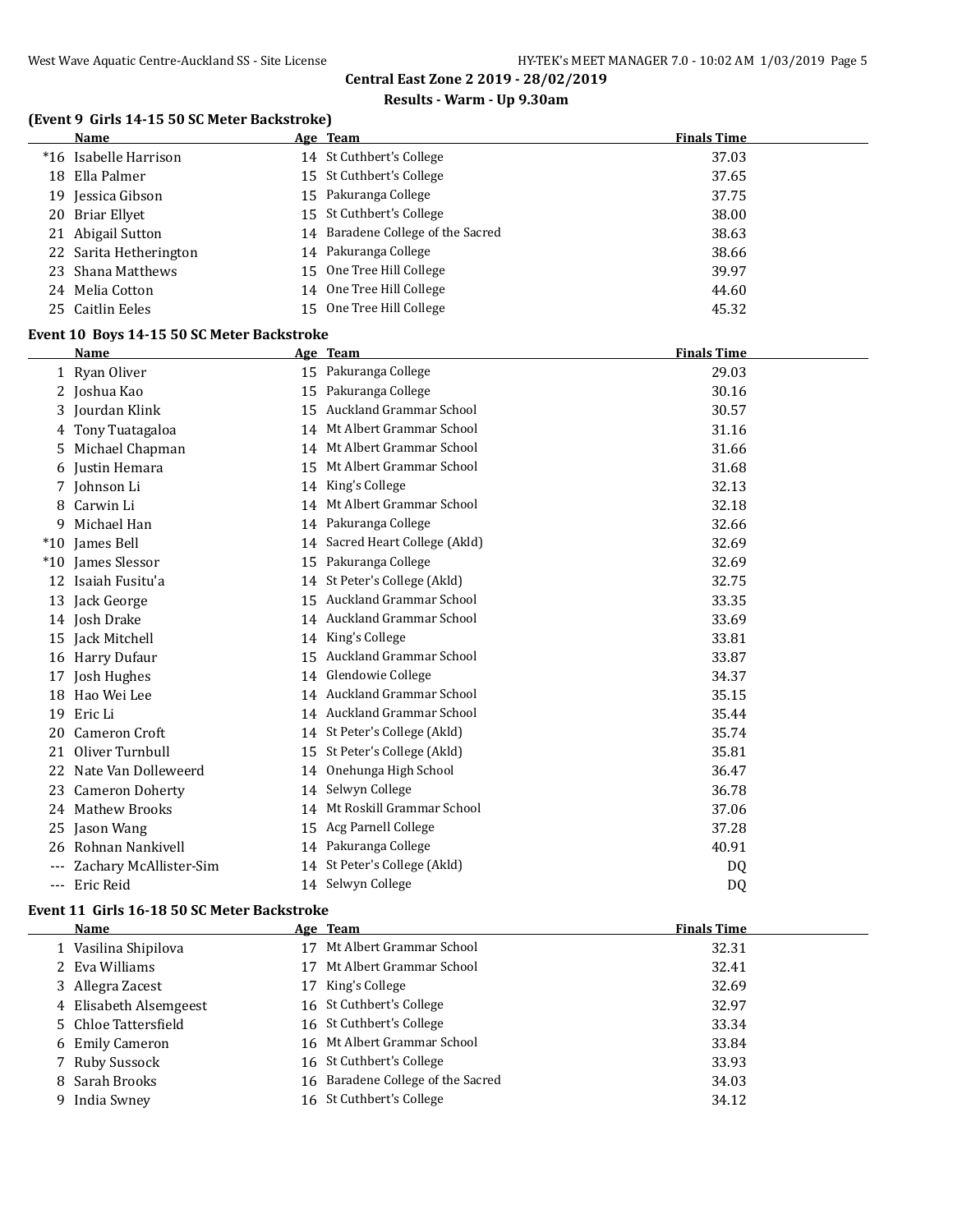### **Results - Warm - Up 9.30am**

# **(Event 11 Girls 16-18 50 SC Meter Backstroke)**

| Name                    | Age Team                          | <b>Finals Time</b> |
|-------------------------|-----------------------------------|--------------------|
| Polina Kudrow<br>10.    | King's College<br>17              | 35.72              |
| 11 Caitlin Ashby        | Epsom Girls Grammar School<br>17  | 35.93              |
| 12 Hannah Wai           | Marist College<br>17              | 36.07              |
| 13 Darlene Hotwani-Myar | 16 Mt Roskill Grammar School      | 37.09              |
| 14 Amy Laithwaite       | 16 Baradene College of the Sacred | 38.03              |
| 15 Alanna Chen          | 16 Glendowie College              | 38.16              |
| 16 Amelie Burek         | 16 Mt Roskill Grammar School      | 41.53              |
| Anahita Mistry          | Pakuranga College<br>16           | 43.56              |

#### **Event 12 Boys 16-18 50 SC Meter Backstroke**

|    | <b>Name</b>          |    | Age Team                    | <b>Finals Time</b> |
|----|----------------------|----|-----------------------------|--------------------|
|    | Macallister Clark    |    | 16 Auckland Grammar School  | 27.72              |
|    | 2 Tyron Henry        | 17 | Pakuranga College           | 28.25              |
|    | 3 Joshua Nichol      | 16 | King's College              | 29.47              |
|    | 4 Sean Gibbs         | 16 | Glendowie College           | 29.62              |
| 5  | Louis Ferigo         | 17 | Sacred Heart College (Akld) | 29.81              |
|    | 6 George Falconer    | 16 | Auckland Grammar School     | 29.87              |
|    | Rocky Mulinuu        | 17 | Pakuranga College           | 30.25              |
| 8  | Paul Hebrard         | 16 | Glendowie College           | 30.68              |
| 9  | Jackson Dufaur       | 17 | Auckland Grammar School     | 31.00              |
| 10 | Joseph Nathan        | 16 | Mt Albert Grammar School    | 31.88              |
| 11 | Will Body            | 17 | Auckland Grammar School     | 32.12              |
| 12 | Christopher Poole    | 17 | Auckland Grammar School     | 33.53              |
| 13 | Matthew Croft        | 16 | St Peter's College (Akld)   | 33.82              |
| 14 | Hamish McKenzie      | 16 | St Peter's College (Akld)   | 34.78              |
| 15 | Bruno McCall         | 17 | Auckland Grammar School     | 35.12              |
| 16 | Sean Collins         | 16 | Glendowie College           | 35.94              |
| 17 | <b>Braden Coutts</b> | 16 | St Peter's College (Akld)   | 36.66              |
| 18 | Jack McConnell       | 17 | St Peter's College (Akld)   | 37.56              |
| 19 | Stephen Magness      | 17 | St Peter's College (Akld)   | 37.94              |

#### **Event 13 Girls 13 & Under 50 SC Meter Breaststroke**

|       | <b>Name</b>          |    | Age Team                       | <b>Finals Time</b> |
|-------|----------------------|----|--------------------------------|--------------------|
|       | 1 Elizabeth Meyers   | 13 | Marist College                 | 38.13              |
| $*2$  | Tiaare Ahovelo       | 13 | St Cuthbert's College          | 39.59              |
| *2    | Amber George         | 13 | Mt Albert Grammar School       | 39.59              |
|       | 4 Lanihei Connolly   | 13 | Baradene College of the Sacred | 40.44              |
| 5.    | Scarlett Goldsworthy | 13 | Baradene College of the Sacred | 40.78              |
|       | 6 Abby Davidson      | 13 | Epsom Girls Grammar School     | 41.03              |
|       | 7 Courtney Matthews  | 13 | One Tree Hill College          | 41.22              |
| *8    | Ella Crowe           | 13 | Pakuranga College              | 41.28              |
| *8    | Hannah Henson        | 12 | Epsom Girls Grammar School     | 41.28              |
| 10    | Olivia Burt          | 13 | Epsom Girls Grammar School     | 41.59              |
| 11    | Abigail Stewart      | 13 | Baradene College of the Sacred | 41.91              |
| 12    | Caitlyn Gljestad     | 13 | St Cuthbert's College          | 42.13              |
| 13    | Victoria Jagusch     | 13 | St Cuthbert's College          | 42.31              |
| 14    | Anna McGowan         | 13 | Mt Albert Grammar School       | 42.47              |
| 15    | Holly MacDonald      | 13 | St Cuthbert's College          | 42.59              |
|       | 16 Jessie Malcolm    | 13 | St Cuthbert's College          | 42.72              |
| $*17$ | Jazmin Carter        | 12 | Selwyn College                 | 42.78              |
| $*17$ | Lou Lou Penman       | 12 | Glendowie College              | 42.78              |
| 19    | Teuila Va'aelua      | 13 | Epsom Girls Grammar School     | 42.94              |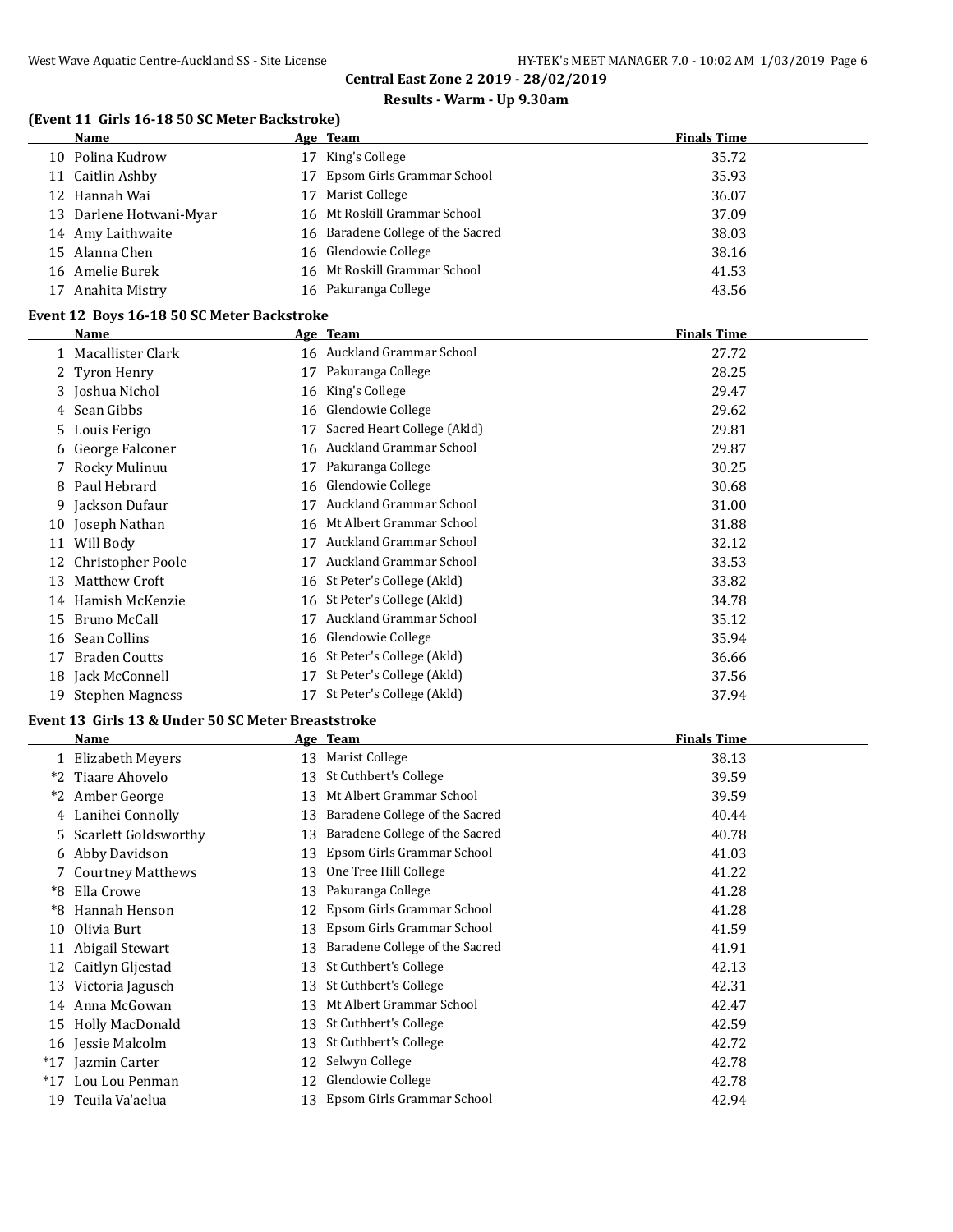#### **Results - Warm - Up 9.30am**

# **(Event 13 Girls 13 & Under 50 SC Meter Breaststroke)**

| Name                | Age Team                          | <b>Finals Time</b> |
|---------------------|-----------------------------------|--------------------|
| 20 Kendall Oliver   | 13 Pakuranga College              | 43.19              |
| 21 Emma Wallace     | 13 Baradene College of the Sacred | 43.47              |
| 22 Isobel Allan     | 13 Epsom Girls Grammar School     | 46.75              |
| --- Libby Patterson | 13 Epsom Girls Grammar School     | D <sub>0</sub>     |

# **Event 14 Boys 13 & Under 50 SC Meter Breaststroke**

|     | <b>Name</b>             |    | Age Team                       | <b>Finals Time</b> |
|-----|-------------------------|----|--------------------------------|--------------------|
|     | 1 Connor Lock           | 13 | Sacred Heart College (Akld)    | 35.53              |
|     | 2 Jackson Kennard       | 13 | Auckland Grammar School        | 36.22              |
| 3   | <b>Bronson Chungson</b> | 13 | Sacred Heart College (Akld)    | 36.41              |
| 4   | Chris Jiang             | 13 | King's College                 | 36.63              |
| 5.  | Edward Joh              | 13 | Auckland Grammar School        | 37.25              |
| 6   | <b>Finlay Walker</b>    | 13 | Glendowie College              | 37.78              |
|     | Oliver Sargison         | 13 | <b>Auckland Grammar School</b> | 38.31              |
| 8   | Hugo Batchelor          | 13 | King's College                 | 39.47              |
| 9   | Hsiang-Yu Chao          | 12 | Auckland Grammar School        | 39.66              |
| 10  | Brian Ng                | 12 | King's College                 | 39.81              |
| 11  | <b>Felix Allanson</b>   | 13 | St Peter's College (Akld)      | 40.16              |
| 12  | Hunter Dobson           | 13 | Mt Albert Grammar School       | 40.31              |
| 13  | Tito Tipi               | 13 | Mt Albert Grammar School       | 40.66              |
| 14  | Hayden Cheng            | 13 | Auckland Grammar School        | 40.84              |
| 15  | Charlie Li              | 11 | Acg Parnell College            | 41.03              |
| 16  | <b>Bosco Ding</b>       | 11 | Acg Parnell College            | 41.59              |
| 17  | <b>Thomas Hunter</b>    | 12 | <b>Auckland Grammar School</b> | 42.00              |
| 18  | Ryan Peck               | 13 | Sacred Heart College (Akld)    | 42.75              |
| 19  | Jessley Yee             | 13 | St Peter's College (Akld)      | 43.44              |
| 20  | Oliver Kelly            | 13 | Sacred Heart College (Akld)    | 43.53              |
| 21  | Kees Bryant             | 13 | St Peter's College (Akld)      | 45.06              |
| 22  | Patrick Li              | 11 | Acg Parnell College            | 46.34              |
| 23  | <b>Freddie Eadie</b>    | 13 | King's College                 | 47.50              |
| 24  | <b>Binath Perera</b>    | 13 | St Peter's College (Akld)      | 48.00              |
| --- | Lennox Penrose          |    | 12 St Peter's College (Akld)   | DQ                 |

#### **Event 15 Girls 14-15 50 SC Meter Breaststroke**

 $\overline{a}$ 

|    | Name                   |    | Age Team                       | <b>Finals Time</b> |
|----|------------------------|----|--------------------------------|--------------------|
|    | Brearna Crawford       | 15 | Mt Albert Grammar School       | 34.97              |
|    | 2 Mackenzie Brears     | 15 | Epsom Girls Grammar School     | 36.10              |
|    | 3 Cate Cleland         | 14 | Epsom Girls Grammar School     | 37.25              |
| 4  | Lara Grozev            | 14 | Mt Albert Grammar School       | 39.50              |
| 5. | Raeann Kwan            | 15 | Epsom Girls Grammar School     | 39.56              |
|    | 6 Olivia Gibson        | 14 | Baradene College of the Sacred | 39.91              |
|    | 7 Anne Sait            | 15 | Epsom Girls Grammar School     | 40.34              |
|    | 8 Hayley Minturn       | 15 | St Cuthbert's College          | 40.50              |
| 9  | Violet Perry           | 15 | St Cuthbert's College          | 40.53              |
|    | 10 Chloe Broun         | 14 | Epsom Girls Grammar School     | 40.69              |
| 11 | Alice Williams         | 14 | Epsom Girls Grammar School     | 40.94              |
|    | 12 Sarita Hetherington | 14 | Pakuranga College              | 41.06              |
| 13 | Madeleine Hill         | 15 | St Cuthbert's College          | 41.72              |
|    | 14 Annaliese Zapata    | 14 | Baradene College of the Sacred | 42.34              |
|    | 15 Georgia Foley       | 15 | St Cuthbert's College          | 42.62              |
|    | 16 Shana Matthews      | 15 | One Tree Hill College          | 42.65              |
|    | 17 Amber Waymouth      | 15 | St Cuthbert's College          | 43.38              |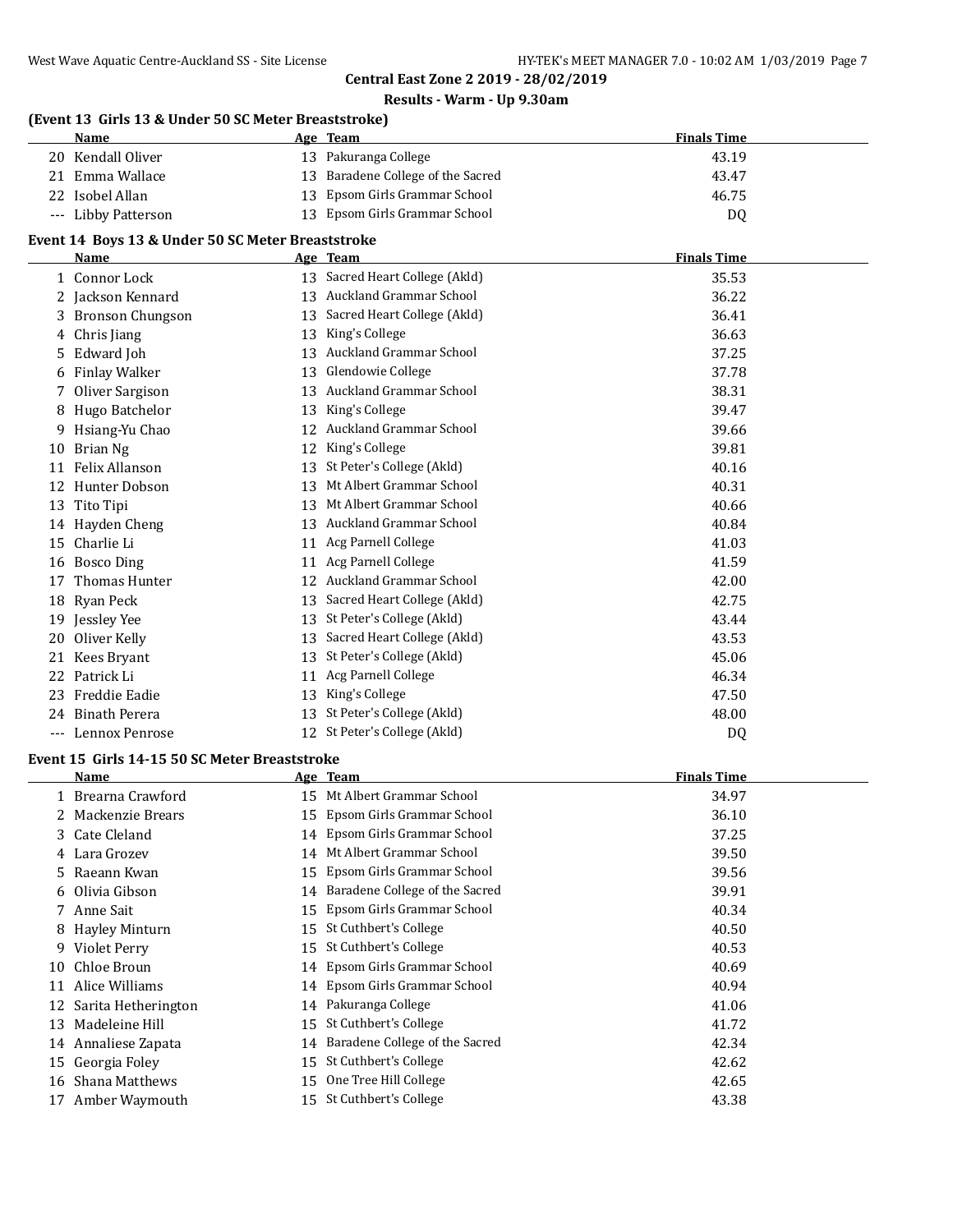# **Results - Warm - Up 9.30am**

|    | (Event 15 Girls 14-15 50 SC Meter Breaststroke) |    |                                   |                    |  |  |
|----|-------------------------------------------------|----|-----------------------------------|--------------------|--|--|
|    | Name                                            |    | Age Team                          | <b>Finals Time</b> |  |  |
|    | 18 Madeline Brill                               |    | 14 Baradene College of the Sacred | 43.72              |  |  |
|    | 19 Kaiya Brown                                  | 14 | Marist College                    | 44.50              |  |  |
|    | 20 Donia Rahimi                                 |    | 14 Mt Roskill Grammar School      | 46.47              |  |  |
| 21 | Olivia Bush                                     |    | 14 Onehunga High School           | 47.56              |  |  |
|    | Melia Cotton                                    | 14 | One Tree Hill College             | 54.28              |  |  |

#### **Event 16 Boys 14-15 50 SC Meter Breaststroke**

|       | <b>Name</b>           |    | Age Team                     | <b>Finals Time</b> |
|-------|-----------------------|----|------------------------------|--------------------|
|       | 1 Ryan Oliver         |    | 15 Pakuranga College         | 32.59              |
| $*2$  | Eric Li               | 14 | Auckland Grammar School      | 34.19              |
| *2    | James Slessor         | 15 | Pakuranga College            | 34.19              |
|       | 4 Joshua Kao          | 15 | Pakuranga College            | 34.25              |
| 5.    | <b>Bowen Crawford</b> | 14 | Mt Albert Grammar School     | 34.50              |
| 6.    | Michael Han           | 14 | Pakuranga College            | 34.53              |
|       | 7 Josh Drake          |    | 14 Auckland Grammar School   | 34.72              |
|       | 8 Jack Mitchell       | 14 | King's College               | 35.47              |
| 9.    | Johnson Li            | 14 | King's College               | 35.68              |
| 10    | Shangqing Wu          | 15 | Auckland Grammar School      | 36.39              |
| 11    | Fergus McCall         | 15 | Auckland Grammar School      | 36.88              |
| 12    | Matthew Gin           | 15 | Sacred Heart College (Akld)  | 37.59              |
| 13    | Eric Zheng            |    | 14 Auckland Grammar School   | 39.06              |
|       | 14 Jason Wang         |    | 15 Acg Parnell College       | 39.41              |
| 15    | Ahmed Eltayyeb        |    | 14 Auckland Grammar School   | 39.80              |
| 16    | Johnny Mayerhofler    | 15 | St Peter's College (Akld)    | 41.16              |
| 17    | Cameron Croft         | 14 | St Peter's College (Akld)    | 41.78              |
| 18    | <b>Mathew Brooks</b>  | 14 | Mt Roskill Grammar School    | 42.87              |
| 19    | Rohnan Nankivell      | 14 | Pakuranga College            | 45.03              |
| ---   | Eric Reid             | 14 | Selwyn College               | DQ                 |
| $---$ | Max MacAuley          |    | 14 St Peter's College (Akld) | DQ                 |

# **Event 17 Girls 16-18 50 SC Meter Breaststroke**

|       | Name                 |    | Age Team                       | <b>Finals Time</b> |
|-------|----------------------|----|--------------------------------|--------------------|
|       | 1 Phoebe Harris      | 17 | Pakuranga College              | 36.00              |
|       | 2 Emma Moriarty      | 17 | St Cuthbert's College          | 36.47              |
|       | 3 Hannah Wai         | 17 | Marist College                 | 36.69              |
|       | 4 Vasilina Shipilova | 17 | Mt Albert Grammar School       | 37.62              |
|       | 5 Georgia Milne      | 16 | St Cuthbert's College          | 38.40              |
| b.    | Annabelle McLaren    | 17 | King's College                 | 38.57              |
|       | 7 Ella Speight       | 17 | Mt Albert Grammar School       | 39.19              |
| 8     | Sarah Brooks         | 16 | Baradene College of the Sacred | 40.09              |
| 9     | Natasha Reynolds     |    | 16 Pakuranga College           | 40.12              |
| 10    | Terri Warner         | 16 | Epsom Girls Grammar School     | 41.47              |
| $*11$ | Maria Upston         | 17 | Baradene College of the Sacred | 42.47              |
| $*11$ | Alanna Chen          | 16 | Glendowie College              | 42.47              |
| 13    | Allegra Zacest       | 17 | King's College                 | 43.03              |
| 14    | Polina Kudrow        | 17 | King's College                 | 43.10              |
| 15    | Claudia Griffin      | 16 | Baradene College of the Sacred | 43.87              |
| 16    | Julia Nicholson      | 17 | Baradene College of the Sacred | 45.44              |
| 17    | Anahita Mistry       | 16 | Pakuranga College              | 47.66              |
| $---$ | Caitlin Ashby        |    | Epsom Girls Grammar School     | DQ                 |
|       |                      |    |                                |                    |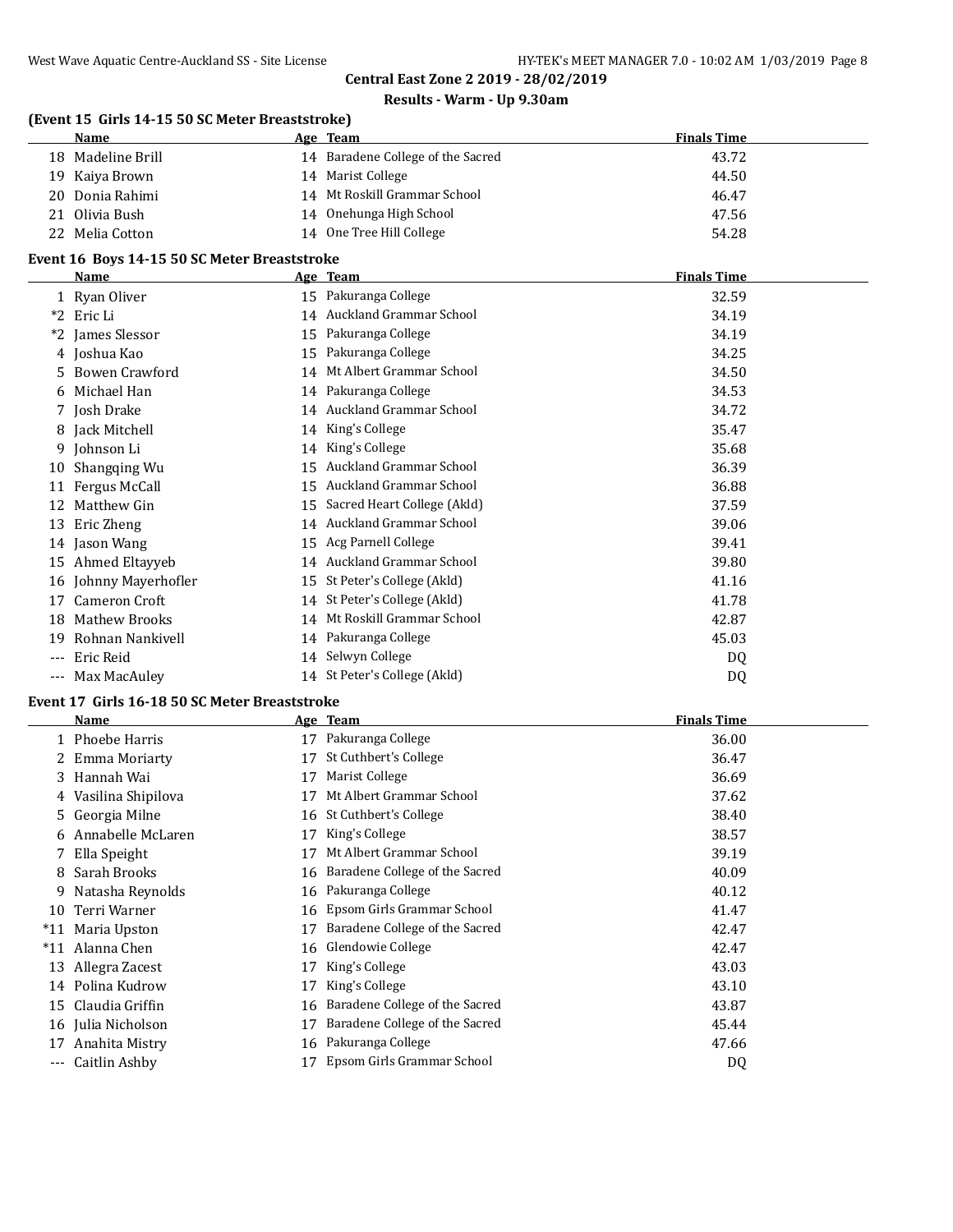# **Results - Warm - Up 9.30am**

# **Event 18 Boys 16-18 50 SC Meter Breaststroke**

|    | Name                |    | Age Team                     | <b>Finals Time</b> |
|----|---------------------|----|------------------------------|--------------------|
|    | 1 Tyron Henry       | 17 | Pakuranga College            | 32.40              |
|    | 2 Macallister Clark |    | 16 Auckland Grammar School   | 32.75              |
|    | 3 Taigo Chapman     |    | 16 King's College            | 33.57              |
|    | 4 Louis Ferigo      | 17 | Sacred Heart College (Akld)  | 33.72              |
|    | 5 Daniel Walker     |    | 16 Auckland Grammar School   | 34.25              |
|    | 6 Joshua Nichol     |    | 16 King's College            | 34.66              |
|    | 7 Max Barr          |    | 16 Auckland Grammar School   | 36.25              |
|    | 8 Bruno McCall      | 17 | Auckland Grammar School      | 36.34              |
| 9. | Austin Carter       | 17 | Auckland Grammar School      | 36.37              |
| 10 | Matthew Croft       |    | 16 St Peter's College (Akld) | 36.38              |
| 11 | Chris Fernandes     |    | 16 St Peter's College (Akld) | 36.50              |
|    | 12 Sean Gibbs       |    | 16 Glendowie College         | 38.06              |
|    | 13 Stephen Magness  | 17 | St Peter's College (Akld)    | 38.13              |
| 14 | Mitchell Smith      |    | 18 Auckland Grammar School   | 38.22              |
|    | 15 Jacob Ryan       | 17 | Sacred Heart College (Akld)  | 38.75              |
|    | 16 Jack McConnell   | 17 | St Peter's College (Akld)    | 39.28              |

#### **Event 19 Girls 13 & Under 50 SC Meter Freestyle**

|    | Name                   |    | Age Team                       | <b>Finals Time</b> |
|----|------------------------|----|--------------------------------|--------------------|
|    | 1 Courtney Matthews    | 13 | One Tree Hill College          | 29.22              |
| 2  | Sunnie Yan             | 13 | Epsom Girls Grammar School     | 30.37              |
|    | 3 Lanihei Connolly     | 13 | Baradene College of the Sacred | 30.54              |
|    | 4 Holly Roberts        | 13 | Baradene College of the Sacred | 30.56              |
| 5. | Amber George           | 13 | Mt Albert Grammar School       | 30.78              |
| 6  | Jessie Malcolm         | 13 | St Cuthbert's College          | 30.88              |
|    | Caitlyn Mossman        | 13 | Mt Albert Grammar School       | 31.19              |
| 8  | Natasha Greenway       | 13 | Mt Albert Grammar School       | 31.41              |
| 9  | Kendall Oliver         | 13 | Pakuranga College              | 31.63              |
| 10 | Mackenzie Walker       | 13 | St Cuthbert's College          | 31.71              |
| 11 | Ella Crowe             | 13 | Pakuranga College              | 32.00              |
| 12 | Sofia Kelliher         | 13 | St Cuthbert's College          | 32.19              |
| 13 | Victoria Jagusch       | 13 | St Cuthbert's College          | 32.25              |
|    | *14 Anna McGowan       | 13 | Mt Albert Grammar School       | 32.66              |
|    | *14 Emma Wallace       | 13 | Baradene College of the Sacred | 32.66              |
| 16 | Hannah Henson          | 12 | Epsom Girls Grammar School     | 32.67              |
| 17 | Elizabeth Meyers       | 13 | Marist College                 | 32.69              |
| 18 | Abby Davidson          | 13 | Epsom Girls Grammar School     | 32.93              |
| 19 | Tiaare Ahovelo         | 13 | St Cuthbert's College          | 33.30              |
| 20 | Holly MacDonald        | 13 | St Cuthbert's College          | 34.05              |
| 21 | Charlotte Wood         | 13 | Epsom Girls Grammar School     | 34.09              |
| 22 | Sacha Earnest          | 12 | Acg Parnell College            | 34.30              |
| 23 | Olivia Burt            | 13 | Epsom Girls Grammar School     | 34.38              |
| 24 | Bella Houghton         | 13 | Mt Albert Grammar School       | 34.72              |
| 25 | Jazmin Carter          | 12 | Selwyn College                 | 35.03              |
|    | 26 Lou Lou Penman      | 12 | Glendowie College              | 35.38              |
| 27 | <b>Libby Patterson</b> | 13 | Epsom Girls Grammar School     | 36.12              |
| 28 | Georgia Hay            | 13 | Onehunga High School           | 37.25              |
| 29 | Sadie Woodward         | 12 | Onehunga High School           | 37.71              |
| 30 | Aliyah Donovan         | 13 | Onehunga High School           | 39.19              |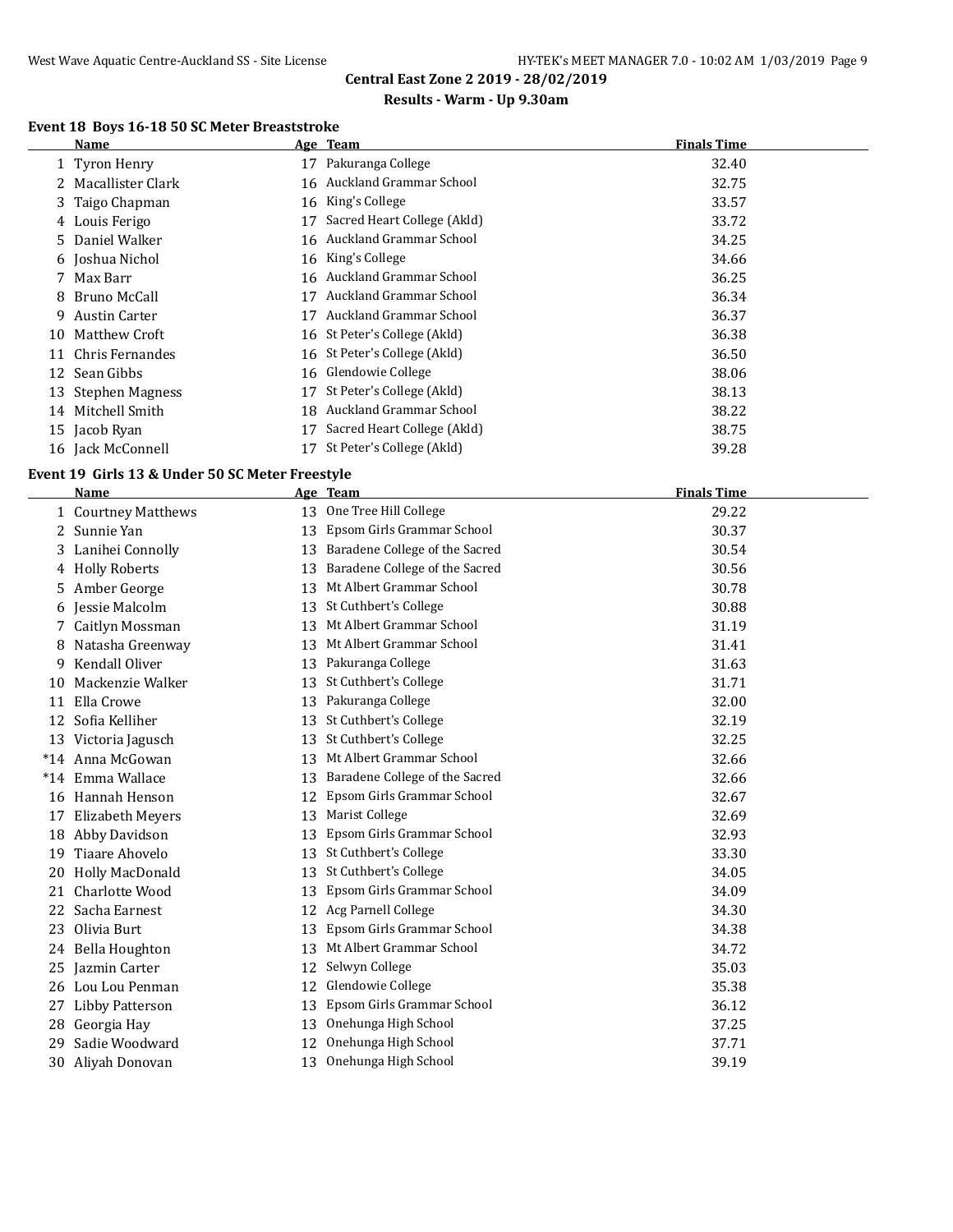# **Results - Warm - Up 9.30am**

# **Event 20 Boys 13 & Under 50 SC Meter Freestyle**

|    | <b>Name</b>           |    | Age Team                       | <b>Finals Time</b> |
|----|-----------------------|----|--------------------------------|--------------------|
|    | 1 Samuel Maberly      |    | 13 Auckland Grammar School     | 27.56              |
|    | 2 Edward Joh          |    | 13 Auckland Grammar School     | 27.72              |
|    | 3 Bronson Chungson    |    | 13 Sacred Heart College (Akld) | 27.97              |
| 4  | Hugo Batchelor        | 13 | King's College                 | 28.00              |
|    | 5 Connor Lock         | 13 | Sacred Heart College (Akld)    | 28.53              |
| 6  | Chris Jiang           | 13 | King's College                 | 28.56              |
|    | 7 Oliver Sargison     |    | 13 Auckland Grammar School     | 28.75              |
|    | 8 Hsiang-Yu Chao      |    | 12 Auckland Grammar School     | 29.12              |
|    | 9 Ryan Peck           |    | 13 Sacred Heart College (Akld) | 29.22              |
|    | 10 Felix Allanson     |    | 13 St Peter's College (Akld)   | 29.63              |
| 11 | Thomas Hunter         |    | 12 Auckland Grammar School     | 29.97              |
|    | 12 Brian Ng           | 12 | King's College                 | 30.10              |
|    | 13 Hunter Dobson      |    | 13 Mt Albert Grammar School    | 30.19              |
|    | 14 Charlie Li         | 11 | Acg Parnell College            | 30.59              |
|    | 15 Tito Tipi          | 13 | Mt Albert Grammar School       | 30.62              |
|    | 16 Jackson Kennard    | 13 | Auckland Grammar School        | 31.03              |
|    | 17 Sebastian Taku     | 13 | Mt Albert Grammar School       | 31.07              |
|    | 18 Finlay Walker      |    | 13 Glendowie College           | 31.19              |
|    | 19 Saniru Hewa        |    | 13 Mt Roskill Grammar School   | 31.72              |
|    | 20 Patrick Li         |    | 11 Acg Parnell College         | 32.00              |
|    | 21 Alex Thomson       |    | 13 Mt Roskill Grammar School   | 32.22              |
|    | 22 Kees Bryant        |    | 13 St Peter's College (Akld)   | 32.75              |
|    | 23 Binath Perera      |    | 13 St Peter's College (Akld)   | 33.12              |
|    | 24 Jessley Yee        |    | 13 St Peter's College (Akld)   | 33.19              |
|    | 25 Freddie Eadie      |    | 13 King's College              | 33.21              |
| 26 | Oliver Kelly          |    | 13 Sacred Heart College (Akld) | 33.22              |
|    | 27 Max Brears         |    | 12 Mt Albert Grammar School    | 33.31              |
|    | 28 Bosco Ding         |    | 11 Acg Parnell College         | 33.35              |
|    | 29 Steven Mayerhofler |    | 13 St Peter's College (Akld)   | 33.38              |
|    | 30 Nathanial Hunt     |    | 13 Sacred Heart College (Akld) | 34.19              |
|    | 31 Matt Ware          |    | 13 Onehunga High School        | 34.87              |
|    | 32 Oliver Christensen |    | 13 St Peter's College (Akld)   | 35.31              |
| 33 | Tom Watkinson         |    | 13 Mt Roskill Grammar School   | 35.69              |
|    | 34 Somin Mohit        |    | 13 Selwyn College              | 36.09              |
|    | 35 Mason Neethling    |    | 13 Pakuranga College           | 36.93              |
|    | 36 Eli Sargent        |    | 13 Onehunga High School        | 36.97              |

# **Event 21 Girls 14-15 50 SC Meter Freestyle**

|     | <b>Name</b>        | Age Team                      | <b>Finals Time</b> |
|-----|--------------------|-------------------------------|--------------------|
|     | 1 Brearna Crawford | 15 Mt Albert Grammar School   | 28.21              |
|     | 2 Edie Ancell      | 14 Mt Albert Grammar School   | 28.88              |
|     | 3 India Doo        | 15 King's College             | 29.16              |
|     | 4 Violet Perry     | 15 St Cuthbert's College      | 29.29              |
|     | 5 Ella Palmer      | 15 St Cuthbert's College      | 29.66              |
|     | 6 Kaiya Brown      | 14 Marist College             | 29.72              |
|     | 7 Raeann Kwan      | 15 Epsom Girls Grammar School | 29.81              |
|     | 8 Anne Sait        | 15 Epsom Girls Grammar School | 30.03              |
|     | *9 Lucy Woodall    | 15 Mt Albert Grammar School   | 30.06              |
| *9. | Mena Ren-Fritzke   | 14 Mt Albert Grammar School   | 30.06              |
|     | 11 Alice Williams  | 14 Epsom Girls Grammar School | 30.16              |
|     | 12 Grace Baik      | 14 Epsom Girls Grammar School | 30.25              |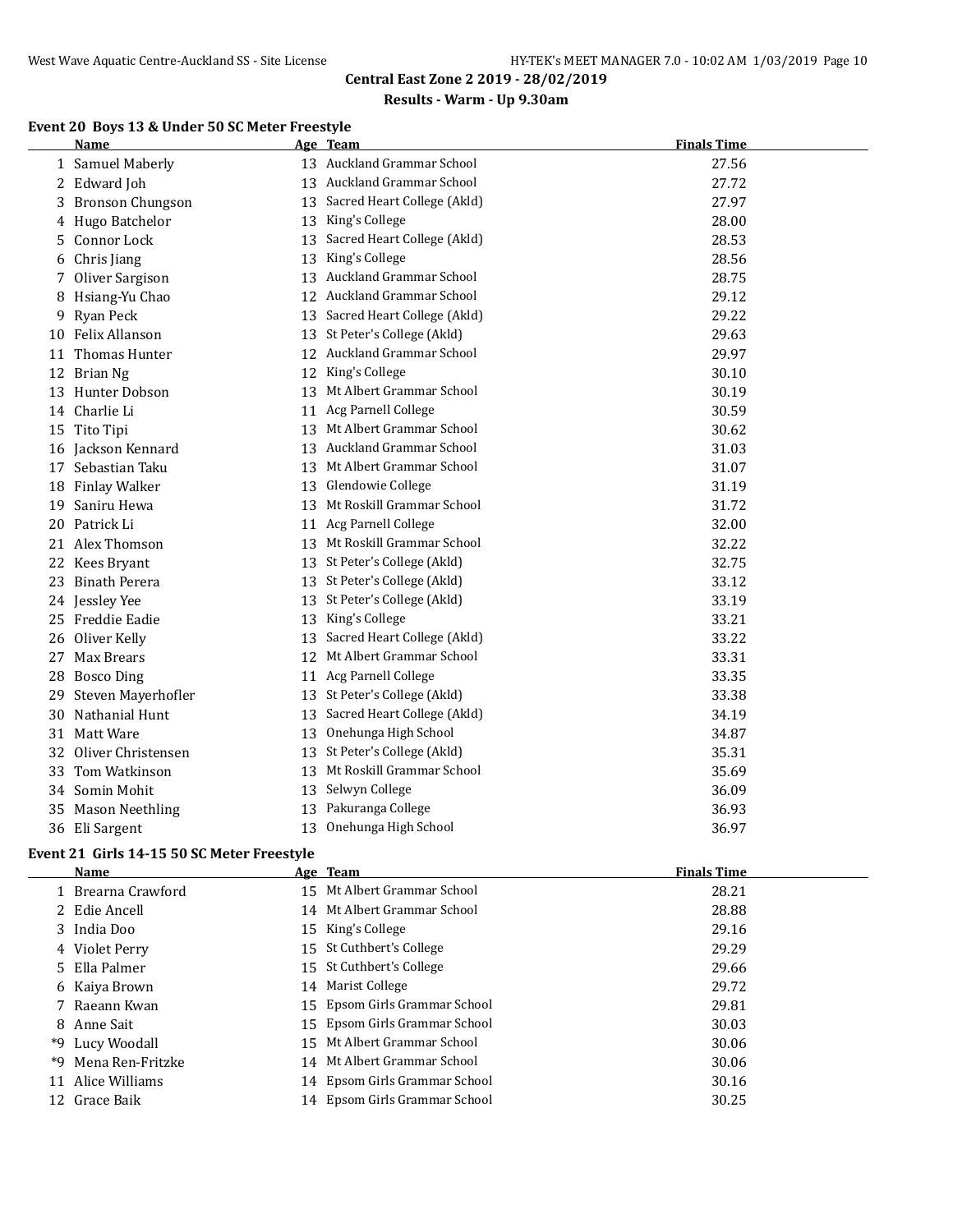#### **Results - Warm - Up 9.30am**

# **(Event 21 Girls 14-15 50 SC Meter Freestyle)**

|     | Name                   |    | Age Team                          | <b>Finals Time</b> |
|-----|------------------------|----|-----------------------------------|--------------------|
|     | 13 Lara Grozev         |    | 14 Mt Albert Grammar School       | 30.32              |
| 14  | Mackenzie Brears       |    | 15 Epsom Girls Grammar School     | 30.35              |
| 15  | Isla Marsh             |    | 14 Mt Albert Grammar School       | 30.37              |
|     | 16 Sophia De Magalhaes | 14 | Baradene College of the Sacred    | 30.50              |
| 17  | Sarita Hetherington    | 14 | Pakuranga College                 | 30.75              |
| 18  | Grace Li               | 14 | St Cuthbert's College             | 30.84              |
| 19  | Amelia Wilby           | 15 | St Cuthbert's College             | 31.00              |
| 20. | Chloe Biddick          |    | 14 Pakuranga College              | 31.06              |
| 21  | Olivia Gibson          | 14 | Baradene College of the Sacred    | 32.60              |
|     | 22 Donia Rahimi        | 14 | Mt Roskill Grammar School         | 32.97              |
| 23  | Madeline Brill         |    | 14 Baradene College of the Sacred | 33.62              |
|     | 24 Sarah Lock          |    | 14 St Cuthbert's College          | 33.84              |
|     | 25 Jessica Gibson      | 15 | Pakuranga College                 | 34.22              |
| 26  | <b>Shana Matthews</b>  | 15 | One Tree Hill College             | 34.25              |
| 27  | Melia Cotton           | 14 | One Tree Hill College             | 36.13              |
| 28  | Briana Insley          | 14 | Onehunga High School              | 36.63              |
| 29  | Olivia Bush            |    | 14 Onehunga High School           | 38.22              |

# **Event 22 Boys 14-15 50 SC Meter Freestyle**

|       | <b>Name</b>            |    | Age Team                       | <b>Finals Time</b> |
|-------|------------------------|----|--------------------------------|--------------------|
|       | 1 Ryan Oliver          | 15 | Pakuranga College              | 26.38              |
|       | 2 Jourdan Klink        | 15 | Auckland Grammar School        | 26.81              |
|       | *3 Michael Han         | 14 | Pakuranga College              | 26.84              |
| $*3$  | Pierce Hannan          | 15 | Sacred Heart College (Akld)    | 26.84              |
| 5     | Justin Hemara          | 15 | Mt Albert Grammar School       | 26.91              |
| 6     | Ethan Watson           |    | 14 King's College              | 27.15              |
|       | 7 Jack George          | 15 | Auckland Grammar School        | 27.31              |
|       | 8 Johnson Li           | 14 | King's College                 | 27.47              |
|       | 9 Isaiah Fusitu'a      | 14 | St Peter's College (Akld)      | 27.53              |
| $*10$ | Troy O'Reilly          | 14 | Sacred Heart College (Akld)    | 27.56              |
|       | *10 James Bell         | 14 | Sacred Heart College (Akld)    | 27.56              |
|       | 12 Michael Chapman     | 14 | Mt Albert Grammar School       | 27.97              |
|       | 13 Harry Dufaur        | 15 | Auckland Grammar School        | 28.12              |
|       | *14 Tony Tuatagaloa    | 14 | Mt Albert Grammar School       | 28.13              |
|       | *14 Eric Li            |    | 14 Auckland Grammar School     | 28.13              |
| 16    | Oscar Mossman          | 15 | Mt Albert Grammar School       | 28.19              |
|       | 17 Josh Hughes         | 14 | Glendowie College              | 28.31              |
|       | 18 Josh Drake          | 14 | Auckland Grammar School        | 28.32              |
|       | 19 Johnny Mayerhofler  | 15 | St Peter's College (Akld)      | 28.72              |
|       | 20 James Slessor       | 15 | Pakuranga College              | 29.25              |
|       | 21 Matthew Barclay     | 14 | <b>Auckland Grammar School</b> | 29.56              |
|       | 22 Jack Mitchell       | 14 | King's College                 | 29.63              |
|       | 23 Jason Wang          | 15 | Acg Parnell College            | 29.97              |
|       | 24 Cameron Croft       | 14 | St Peter's College (Akld)      | 30.35              |
| 25    | Zachary McAllister-Sim | 14 | St Peter's College (Akld)      | 30.75              |
| 26    | <b>Mathew Brooks</b>   |    | 14 Mt Roskill Grammar School   | 30.84              |
| 27    | Oliver Turnbull        | 15 | St Peter's College (Akld)      | 31.32              |
| 28    | Nate Van Dolleweerd    | 14 | Onehunga High School           | 31.47              |
| 29    | Rohnan Nankivell       |    | 14 Pakuranga College           | 34.35              |
| 30    | Eric Reid              |    | 14 Selwyn College              | 34.57              |
| 31    | <b>Cameron Doherty</b> |    | 14 Selwyn College              | 37.00              |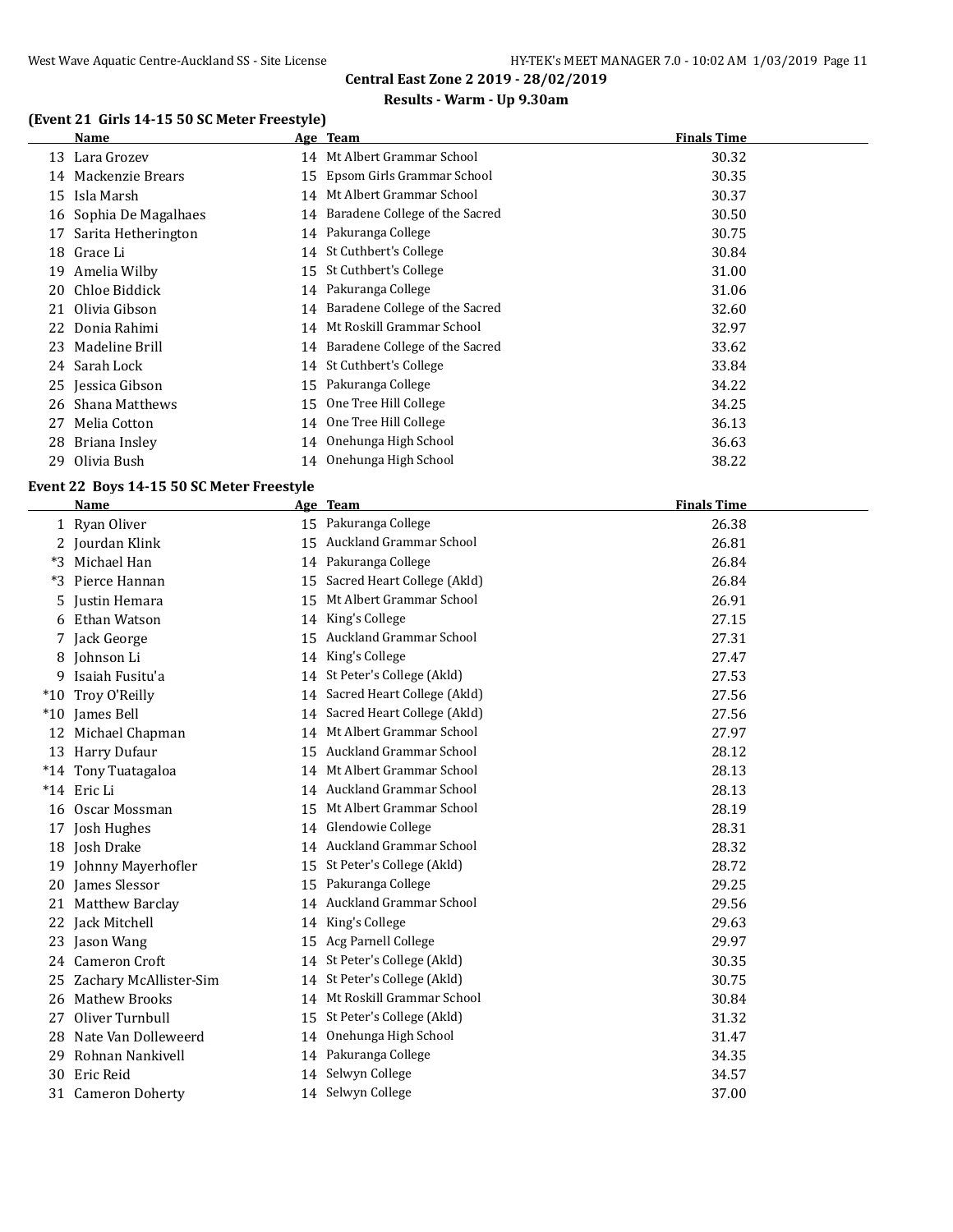# **Results - Warm - Up 9.30am**

#### **Event 23 Girls 16-18 50 SC Meter Freestyle**

|       | Name                 |    | Age Team                       | <b>Finals Time</b> |
|-------|----------------------|----|--------------------------------|--------------------|
|       | 1 Georgia Milne      |    | 16 St Cuthbert's College       | 28.68              |
| 2     | <b>Ruby Sussock</b>  | 16 | St Cuthbert's College          | 29.00              |
| 3     | Chloe Tattersfield   | 16 | St Cuthbert's College          | 29.25              |
| 4     | Phoebe Harris        | 17 | Pakuranga College              | 29.31              |
| 5     | Vasilina Shipilova   | 17 | Mt Albert Grammar School       | 29.35              |
| 6     | Eva Williams         | 17 | Mt Albert Grammar School       | 29.40              |
|       | Elisabeth Alsemgeest | 16 | St Cuthbert's College          | 29.72              |
| 8     | Annabelle McLaren    | 17 | King's College                 | 29.97              |
| 9     | Sarah Brooks         | 16 | Baradene College of the Sacred | 30.25              |
| 10    | Emma Moriarty        | 17 | St Cuthbert's College          | 30.37              |
| 11    | Hannah Wai           | 17 | Marist College                 | 30.53              |
| $*12$ | Ella Speight         | 17 | Mt Albert Grammar School       | 30.72              |
| $*12$ | Amelia Wells         | 17 | Epsom Girls Grammar School     | 30.72              |
| 14    | <b>Emily Cameron</b> | 16 | Mt Albert Grammar School       | 30.84              |
| 15    | India Swney          | 16 | St Cuthbert's College          | 31.07              |
| 16    | Caitlin Ashby        | 17 | Epsom Girls Grammar School     | 31.09              |
| 17    | Terri Warner         | 16 | Epsom Girls Grammar School     | 31.13              |
| 18    | Natasha Reynolds     | 16 | Pakuranga College              | 31.75              |
| 19    | Claudia Griffin      | 16 | Baradene College of the Sacred | 32.05              |
| 20    | Amy Laithwaite       | 16 | Baradene College of the Sacred | 32.22              |
| 21    | Darlene Hotwani-Myar | 16 | Mt Roskill Grammar School      | 32.28              |
| 22    | Allegra Zacest       | 17 | King's College                 | 32.53              |
| 23    | Alanna Chen          | 16 | Glendowie College              | 32.66              |
|       | 24 Polina Kudrow     | 17 | King's College                 | 33.03              |
| 25    | Maria Upston         | 17 | Baradene College of the Sacred | 33.60              |
| 26    | Amelie Burek         | 16 | Mt Roskill Grammar School      | 34.62              |
| 27    | Anahita Mistry       | 16 | Pakuranga College              | 37.85              |

#### **Event 24 Boys 16-18 50 SC Meter Freestyle**

 $\overline{\phantom{a}}$ 

|     | Name                 |    | Age Team                     | <b>Finals Time</b> |
|-----|----------------------|----|------------------------------|--------------------|
|     | 1 Fergus Eadie       | 17 | King's College               | 25.16              |
|     | 2 Yifei Wang         |    | 16 Auckland Grammar School   | 25.31              |
|     | 3 Tyron Henry        | 17 | Pakuranga College            | 25.44              |
|     | 4 Louis Ferigo       | 17 | Sacred Heart College (Akld)  | 25.81              |
|     | Macallister Clark    | 16 | Auckland Grammar School      | 25.87              |
| 6   | Will Body            | 17 | Auckland Grammar School      | 26.00              |
|     | 7 Sean Gibbs         | 16 | Glendowie College            | 26.13              |
| 8   | Jackson Dufaur       | 17 | Auckland Grammar School      | 26.16              |
| 9   | Paul Hebrard         | 16 | Glendowie College            | 26.22              |
| 10  | <b>Austin Carter</b> | 17 | Auckland Grammar School      | 26.50              |
| 11  | Corey Kellow         | 17 | Sacred Heart College (Akld)  | 26.78              |
| 12  | Rocky Mulinuu        | 17 | Pakuranga College            | 26.91              |
| 13  | Campbell Hulbert     | 16 | Sacred Heart College (Akld)  | 27.03              |
| 14  | Mitchell Smith       |    | 18 Auckland Grammar School   | 27.30              |
| 15  | Wulf Wilkening       | 17 | St Peter's College (Akld)    | 27.63              |
| 16  | Joseph Nathan        | 16 | Mt Albert Grammar School     | 27.81              |
| 17  | Jacob Ryan           | 17 | Sacred Heart College (Akld)  | 28.25              |
| 18  | Matthew Oberdries    | 16 | Mt Albert Grammar School     | 28.34              |
| 19  | Sean Collins         | 16 | Glendowie College            | 28.88              |
| 20. | Chris Fernandes      |    | 16 St Peter's College (Akld) | 29.07              |
|     | 21 Stephen Magness   | 17 | St Peter's College (Akld)    | 29.38              |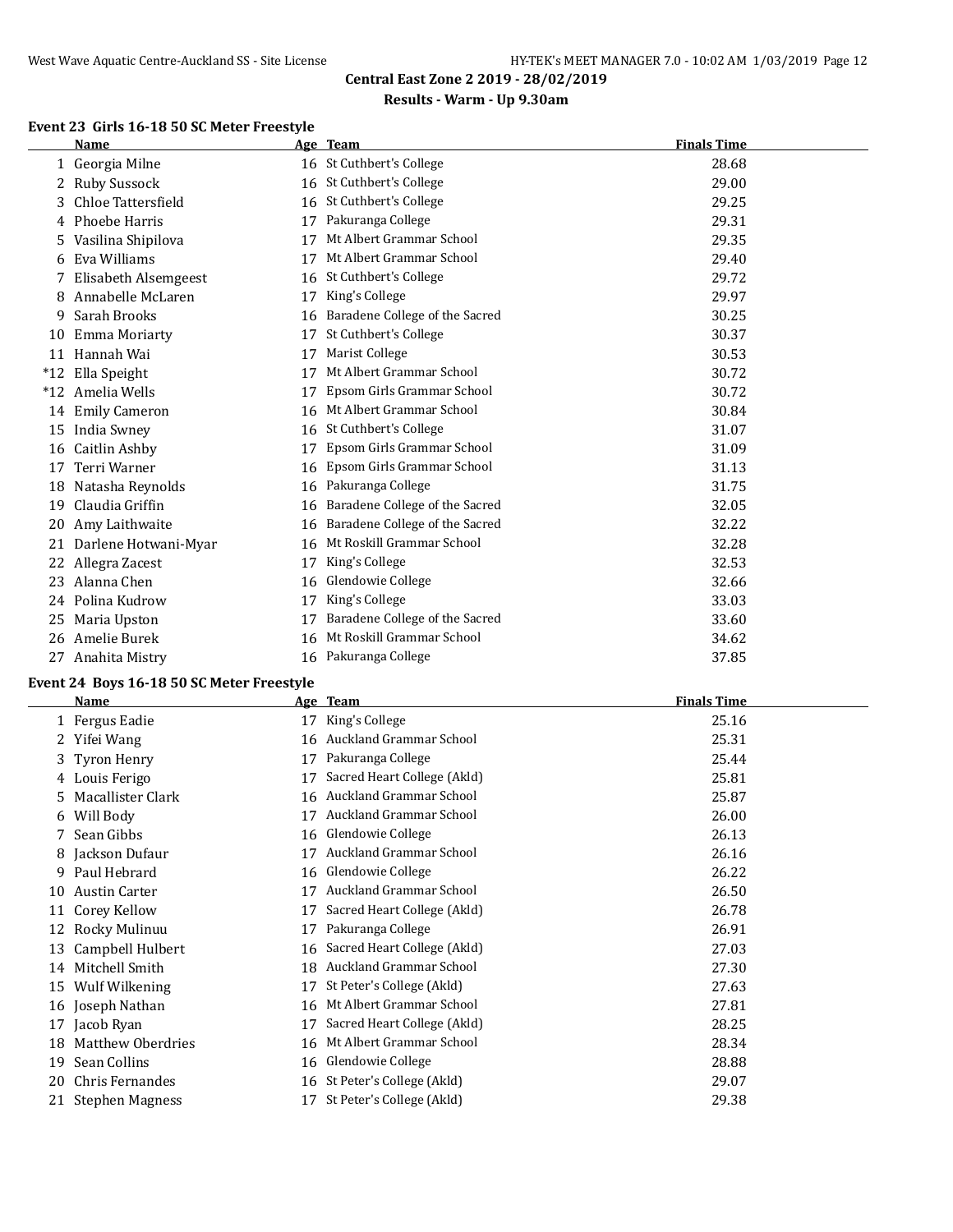# **Results - Warm - Up 9.30am**

| (Event 24 Boys 16-18 50 SC Meter Freestyle)<br><b>Name</b> | Age Team                     |                          | <b>Finals Time</b>             |
|------------------------------------------------------------|------------------------------|--------------------------|--------------------------------|
| 22 Matthew Croft                                           | 16 St Peter's College (Akld) |                          | 29.59                          |
| 23 Hamish McKenzie                                         | 16 St Peter's College (Akld) |                          | 29.60                          |
| 24 Lee Wong                                                | 16 Onehunga High School      |                          | 30.34                          |
| 25 Braden Coutts                                           | 16 St Peter's College (Akld) |                          | 32.31                          |
| Event 25 Girls 13 & Under 200 SC Meter Fly Relay           |                              |                          |                                |
| Team                                                       | Relay                        |                          | <b>Finals Time</b>             |
| 1 Mt Albert Grammar School                                 | A                            |                          | 2:02.18                        |
| 1) Vasilina Shipilova 17                                   | 2) Eva Williams 17           | 3) Isla Marsh 14         | 4) Brearna Crawford 15         |
| 2 St Cuthbert's College                                    | A                            |                          | 2:08.72                        |
| 1) Chloe Tattersfield 16                                   | 2) Grace Li 14               | 3) Hannah Milne 15       | 4) India Swney 16              |
| 3 Pakuranga College                                        | A                            |                          | 2:15.63                        |
| 1) Natasha Reynolds 16                                     | 2) Ella Crowe 13             | 3) Caitlin Green 15      | 4) Phoebe Harris 17            |
| 4 Baradene College of the Sacred                           | A                            |                          | 2:17.06                        |
| 1) Lanihei Connolly 13                                     | 2) Sophia De Magalhaes 14    | 3) Olivia Gibson 14      | 4) Sarah Brooks 16             |
| Event 26 Boys 13 & Under 200 SC Meter Fly Relay            |                              |                          |                                |
| <b>Team</b>                                                | Relay                        |                          | <b>Finals Time</b>             |
| 1 Pakuranga College                                        | $\boldsymbol{A}$             |                          | 1:52.47                        |
| 1) Rocky Mulinuu 17                                        | 2) James Slessor 15          | 3) Ryan Oliver 15        | 4) Tyron Henry 17              |
| 2 Auckland Grammar School                                  | $\mathbf{A}$                 |                          | 1:52.72                        |
| 1) Austin Carter 17                                        | 2) Daniel Walker 16          | 3) Christopher Poole 17  | 4) Yifei Wang 16               |
| 3 St Peter's College (Akld)                                | A                            |                          | 2:14.50                        |
| 1) Chris Fernandes 16                                      | 2) Matthew Croft 16          | 3) Stephen Magness 17    | 4) Jack McConnell 17           |
| Event 27 Girls 13 & Under 200 SC Meter Back Relay          |                              |                          |                                |
| Team                                                       | Relay                        |                          | <b>Finals Time</b>             |
| 1 Mt Albert Grammar School                                 | A                            |                          | 2:10.22                        |
| 1) Brearna Crawford 15                                     | 2) Eva Williams 17           | 3) Lucy Woodall 15       | 4) Vasilina Shipilova 17       |
| 2 St Cuthbert's College                                    | A                            |                          | 2:16.25                        |
| 1) Elisabeth Alsemgeest 16                                 | 2) Ruby Sussock 16           | 3) Chloe Tattersfield 16 | 4) Violet Perry 15             |
| 3 Pakuranga College                                        | A                            |                          | 2:24.70                        |
| 1) Chloe Biddick 14                                        | 2) Ella Crowe 13             | 3) Phoebe Harris 17      | 4) Caitlin Green 15            |
|                                                            |                              |                          |                                |
| Event 28 Boys 13 & Under 200 SC Meter Back Relay<br>Team   | <b>Relay</b>                 |                          | <b>Finals Time</b>             |
| 1 Pakuranga College                                        | A                            |                          | 2:01.19                        |
| 1) Joshua Kao 15                                           | 2) Michael Han 14            | 3) Ryan Oliver 15        | 4) Tyron Henry 17              |
| 2 Auckland Grammar School                                  | A                            |                          | 2:03.53                        |
| 1) Christopher Poole 17                                    | 2) Jackson Dufaur 17         | 3) Jourdan Klink 15      | 4) Macallister Clark 16        |
| 3 Mt Albert Grammar School                                 | A                            |                          | 2:08.09                        |
| 1) Bede Aitu 17                                            | 2) Justin Hemara 15          | 3) Tony Tuatagaloa 14    | 4) Michael Chapman 14          |
|                                                            |                              |                          |                                |
| Event 29 Girls 13 & Under 200 SC Meter Breast Relay        |                              |                          |                                |
|                                                            |                              |                          | <b>Finals Time</b>             |
| <b>Team</b>                                                | Relay                        |                          |                                |
| 1 St Cuthbert's College                                    | A                            |                          | 2:50.10                        |
| 1) Jessie Malcolm 13                                       | 2) Caitlyn Gljestad 13       | 3) Holly MacDonald 13    | 4) Tiaare Ahovelo 13           |
| Event 30 Boys 13 & Under 200 SC Meter Breast Relay         |                              |                          |                                |
| <b>Team</b>                                                | <u>Relav</u>                 |                          | <b>Finals Time</b>             |
| 1 Auckland Grammar School                                  | A                            |                          | 2:37.70                        |
| 1) Jackson Kennard 13                                      | 2) Hayden Cheng 13           | 3) Thomas Hunter 12      | 4) Hsiang-Yu Chao 12           |
| 2 St Peter's College (Akld)<br>1) Jessley Yee 13           | A<br>2) Kees Bryant 13       | 3) Felix Allanson 13     | 2:54.16<br>4) Binath Perera 13 |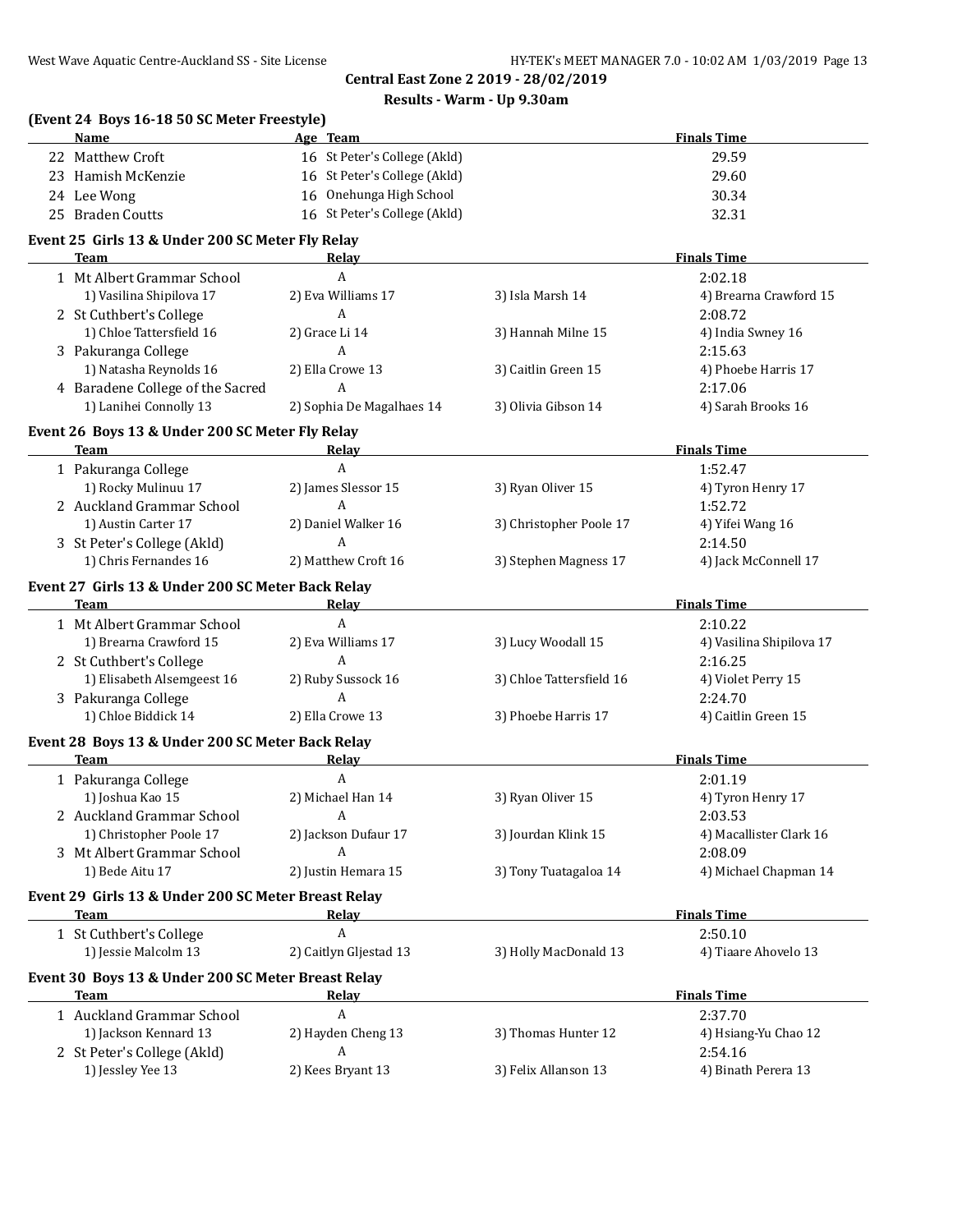**Results - Warm - Up 9.30am**

| Team<br>1 St Cuthbert's College<br>1) Amber Waymouth 15 | Relay<br>A                                                                                                                                                                                                                                                                                                                                                                                                                                                                                                                                                                                                                                                                                                                                                       |                                                                                                                                                                                                                                                                                                                                                                                                                                                                                                                                                                                                                                                                                                  | <b>Finals Time</b>                                                                                                                                                                                                                                  |
|---------------------------------------------------------|------------------------------------------------------------------------------------------------------------------------------------------------------------------------------------------------------------------------------------------------------------------------------------------------------------------------------------------------------------------------------------------------------------------------------------------------------------------------------------------------------------------------------------------------------------------------------------------------------------------------------------------------------------------------------------------------------------------------------------------------------------------|--------------------------------------------------------------------------------------------------------------------------------------------------------------------------------------------------------------------------------------------------------------------------------------------------------------------------------------------------------------------------------------------------------------------------------------------------------------------------------------------------------------------------------------------------------------------------------------------------------------------------------------------------------------------------------------------------|-----------------------------------------------------------------------------------------------------------------------------------------------------------------------------------------------------------------------------------------------------|
|                                                         |                                                                                                                                                                                                                                                                                                                                                                                                                                                                                                                                                                                                                                                                                                                                                                  |                                                                                                                                                                                                                                                                                                                                                                                                                                                                                                                                                                                                                                                                                                  |                                                                                                                                                                                                                                                     |
|                                                         | 2) Minturn Hayley 15                                                                                                                                                                                                                                                                                                                                                                                                                                                                                                                                                                                                                                                                                                                                             | 3) Briar Ellyet 15                                                                                                                                                                                                                                                                                                                                                                                                                                                                                                                                                                                                                                                                               | 2:54.20<br>4) Madeleine Hill 15                                                                                                                                                                                                                     |
| Event 32 Boys 14-15 200 SC Meter Breast Relay           |                                                                                                                                                                                                                                                                                                                                                                                                                                                                                                                                                                                                                                                                                                                                                                  |                                                                                                                                                                                                                                                                                                                                                                                                                                                                                                                                                                                                                                                                                                  |                                                                                                                                                                                                                                                     |
| <b>Team</b>                                             | Relay                                                                                                                                                                                                                                                                                                                                                                                                                                                                                                                                                                                                                                                                                                                                                            |                                                                                                                                                                                                                                                                                                                                                                                                                                                                                                                                                                                                                                                                                                  | <b>Finals Time</b>                                                                                                                                                                                                                                  |
| 1 Pakuranga College                                     | A                                                                                                                                                                                                                                                                                                                                                                                                                                                                                                                                                                                                                                                                                                                                                                |                                                                                                                                                                                                                                                                                                                                                                                                                                                                                                                                                                                                                                                                                                  | 2:16.81                                                                                                                                                                                                                                             |
| 1) Joshua Kao 15                                        | 2) Michael Han 14                                                                                                                                                                                                                                                                                                                                                                                                                                                                                                                                                                                                                                                                                                                                                | 3) James Slessor 15                                                                                                                                                                                                                                                                                                                                                                                                                                                                                                                                                                                                                                                                              | 4) Ryan Oliver 15                                                                                                                                                                                                                                   |
|                                                         |                                                                                                                                                                                                                                                                                                                                                                                                                                                                                                                                                                                                                                                                                                                                                                  |                                                                                                                                                                                                                                                                                                                                                                                                                                                                                                                                                                                                                                                                                                  | 2:26.31<br>4) Eric Zheng 14                                                                                                                                                                                                                         |
|                                                         |                                                                                                                                                                                                                                                                                                                                                                                                                                                                                                                                                                                                                                                                                                                                                                  |                                                                                                                                                                                                                                                                                                                                                                                                                                                                                                                                                                                                                                                                                                  |                                                                                                                                                                                                                                                     |
| Team                                                    | Relay                                                                                                                                                                                                                                                                                                                                                                                                                                                                                                                                                                                                                                                                                                                                                            |                                                                                                                                                                                                                                                                                                                                                                                                                                                                                                                                                                                                                                                                                                  | <b>Finals Time</b>                                                                                                                                                                                                                                  |
|                                                         | A                                                                                                                                                                                                                                                                                                                                                                                                                                                                                                                                                                                                                                                                                                                                                                |                                                                                                                                                                                                                                                                                                                                                                                                                                                                                                                                                                                                                                                                                                  | 2:46.62                                                                                                                                                                                                                                             |
| 1) Milne Georgia 16                                     | 2) India Swney 16                                                                                                                                                                                                                                                                                                                                                                                                                                                                                                                                                                                                                                                                                                                                                | 3) Breana Catley 17                                                                                                                                                                                                                                                                                                                                                                                                                                                                                                                                                                                                                                                                              | 4) Emma Moriarty 17                                                                                                                                                                                                                                 |
|                                                         |                                                                                                                                                                                                                                                                                                                                                                                                                                                                                                                                                                                                                                                                                                                                                                  |                                                                                                                                                                                                                                                                                                                                                                                                                                                                                                                                                                                                                                                                                                  |                                                                                                                                                                                                                                                     |
|                                                         |                                                                                                                                                                                                                                                                                                                                                                                                                                                                                                                                                                                                                                                                                                                                                                  |                                                                                                                                                                                                                                                                                                                                                                                                                                                                                                                                                                                                                                                                                                  | <b>Finals Time</b>                                                                                                                                                                                                                                  |
|                                                         |                                                                                                                                                                                                                                                                                                                                                                                                                                                                                                                                                                                                                                                                                                                                                                  |                                                                                                                                                                                                                                                                                                                                                                                                                                                                                                                                                                                                                                                                                                  | 2:19.87                                                                                                                                                                                                                                             |
|                                                         |                                                                                                                                                                                                                                                                                                                                                                                                                                                                                                                                                                                                                                                                                                                                                                  |                                                                                                                                                                                                                                                                                                                                                                                                                                                                                                                                                                                                                                                                                                  | 4) Macallister Clark 16                                                                                                                                                                                                                             |
| Team                                                    |                                                                                                                                                                                                                                                                                                                                                                                                                                                                                                                                                                                                                                                                                                                                                                  |                                                                                                                                                                                                                                                                                                                                                                                                                                                                                                                                                                                                                                                                                                  | <b>Finals Time</b>                                                                                                                                                                                                                                  |
|                                                         |                                                                                                                                                                                                                                                                                                                                                                                                                                                                                                                                                                                                                                                                                                                                                                  |                                                                                                                                                                                                                                                                                                                                                                                                                                                                                                                                                                                                                                                                                                  | 2:03.03                                                                                                                                                                                                                                             |
|                                                         |                                                                                                                                                                                                                                                                                                                                                                                                                                                                                                                                                                                                                                                                                                                                                                  |                                                                                                                                                                                                                                                                                                                                                                                                                                                                                                                                                                                                                                                                                                  | 4) Scarlett Goldsworthy 13                                                                                                                                                                                                                          |
|                                                         |                                                                                                                                                                                                                                                                                                                                                                                                                                                                                                                                                                                                                                                                                                                                                                  |                                                                                                                                                                                                                                                                                                                                                                                                                                                                                                                                                                                                                                                                                                  | 2:04.84                                                                                                                                                                                                                                             |
|                                                         |                                                                                                                                                                                                                                                                                                                                                                                                                                                                                                                                                                                                                                                                                                                                                                  |                                                                                                                                                                                                                                                                                                                                                                                                                                                                                                                                                                                                                                                                                                  | 4) Caitlyn Mossman 13                                                                                                                                                                                                                               |
|                                                         |                                                                                                                                                                                                                                                                                                                                                                                                                                                                                                                                                                                                                                                                                                                                                                  |                                                                                                                                                                                                                                                                                                                                                                                                                                                                                                                                                                                                                                                                                                  | 2:07.56                                                                                                                                                                                                                                             |
|                                                         |                                                                                                                                                                                                                                                                                                                                                                                                                                                                                                                                                                                                                                                                                                                                                                  |                                                                                                                                                                                                                                                                                                                                                                                                                                                                                                                                                                                                                                                                                                  | 4) Mackenzie Walker 13                                                                                                                                                                                                                              |
|                                                         |                                                                                                                                                                                                                                                                                                                                                                                                                                                                                                                                                                                                                                                                                                                                                                  |                                                                                                                                                                                                                                                                                                                                                                                                                                                                                                                                                                                                                                                                                                  | 2:09.02                                                                                                                                                                                                                                             |
| 1) Sunnie Yan 13                                        | 2) Hannah Henson 12                                                                                                                                                                                                                                                                                                                                                                                                                                                                                                                                                                                                                                                                                                                                              | 3) Abby Davidson 13                                                                                                                                                                                                                                                                                                                                                                                                                                                                                                                                                                                                                                                                              | 4) Charlotte Wood 13                                                                                                                                                                                                                                |
|                                                         |                                                                                                                                                                                                                                                                                                                                                                                                                                                                                                                                                                                                                                                                                                                                                                  |                                                                                                                                                                                                                                                                                                                                                                                                                                                                                                                                                                                                                                                                                                  |                                                                                                                                                                                                                                                     |
| Team                                                    | Relay                                                                                                                                                                                                                                                                                                                                                                                                                                                                                                                                                                                                                                                                                                                                                            |                                                                                                                                                                                                                                                                                                                                                                                                                                                                                                                                                                                                                                                                                                  | <b>Finals Time</b>                                                                                                                                                                                                                                  |
| 1 Auckland Grammar School                               |                                                                                                                                                                                                                                                                                                                                                                                                                                                                                                                                                                                                                                                                                                                                                                  |                                                                                                                                                                                                                                                                                                                                                                                                                                                                                                                                                                                                                                                                                                  | 1:52.12                                                                                                                                                                                                                                             |
|                                                         |                                                                                                                                                                                                                                                                                                                                                                                                                                                                                                                                                                                                                                                                                                                                                                  | 3) Oliver Sargison 13                                                                                                                                                                                                                                                                                                                                                                                                                                                                                                                                                                                                                                                                            | 4) Edward Joh 13                                                                                                                                                                                                                                    |
|                                                         |                                                                                                                                                                                                                                                                                                                                                                                                                                                                                                                                                                                                                                                                                                                                                                  |                                                                                                                                                                                                                                                                                                                                                                                                                                                                                                                                                                                                                                                                                                  | 1:57.57                                                                                                                                                                                                                                             |
|                                                         |                                                                                                                                                                                                                                                                                                                                                                                                                                                                                                                                                                                                                                                                                                                                                                  |                                                                                                                                                                                                                                                                                                                                                                                                                                                                                                                                                                                                                                                                                                  | 4) Connor Lock 13                                                                                                                                                                                                                                   |
|                                                         |                                                                                                                                                                                                                                                                                                                                                                                                                                                                                                                                                                                                                                                                                                                                                                  |                                                                                                                                                                                                                                                                                                                                                                                                                                                                                                                                                                                                                                                                                                  | 1:58.07                                                                                                                                                                                                                                             |
|                                                         |                                                                                                                                                                                                                                                                                                                                                                                                                                                                                                                                                                                                                                                                                                                                                                  | 3) Freddie Eadie 13                                                                                                                                                                                                                                                                                                                                                                                                                                                                                                                                                                                                                                                                              | 4) Hugo Batchelor 13                                                                                                                                                                                                                                |
|                                                         |                                                                                                                                                                                                                                                                                                                                                                                                                                                                                                                                                                                                                                                                                                                                                                  |                                                                                                                                                                                                                                                                                                                                                                                                                                                                                                                                                                                                                                                                                                  | 2:04.31                                                                                                                                                                                                                                             |
|                                                         |                                                                                                                                                                                                                                                                                                                                                                                                                                                                                                                                                                                                                                                                                                                                                                  |                                                                                                                                                                                                                                                                                                                                                                                                                                                                                                                                                                                                                                                                                                  | 4) Tito Tipi 13                                                                                                                                                                                                                                     |
|                                                         |                                                                                                                                                                                                                                                                                                                                                                                                                                                                                                                                                                                                                                                                                                                                                                  |                                                                                                                                                                                                                                                                                                                                                                                                                                                                                                                                                                                                                                                                                                  | 2:09.69                                                                                                                                                                                                                                             |
|                                                         |                                                                                                                                                                                                                                                                                                                                                                                                                                                                                                                                                                                                                                                                                                                                                                  |                                                                                                                                                                                                                                                                                                                                                                                                                                                                                                                                                                                                                                                                                                  | 4) Binath Perera 13                                                                                                                                                                                                                                 |
|                                                         |                                                                                                                                                                                                                                                                                                                                                                                                                                                                                                                                                                                                                                                                                                                                                                  |                                                                                                                                                                                                                                                                                                                                                                                                                                                                                                                                                                                                                                                                                                  | <b>Finals Time</b>                                                                                                                                                                                                                                  |
|                                                         |                                                                                                                                                                                                                                                                                                                                                                                                                                                                                                                                                                                                                                                                                                                                                                  |                                                                                                                                                                                                                                                                                                                                                                                                                                                                                                                                                                                                                                                                                                  | 1:56.71                                                                                                                                                                                                                                             |
|                                                         |                                                                                                                                                                                                                                                                                                                                                                                                                                                                                                                                                                                                                                                                                                                                                                  |                                                                                                                                                                                                                                                                                                                                                                                                                                                                                                                                                                                                                                                                                                  | 4) Edie Ancell 14                                                                                                                                                                                                                                   |
|                                                         |                                                                                                                                                                                                                                                                                                                                                                                                                                                                                                                                                                                                                                                                                                                                                                  |                                                                                                                                                                                                                                                                                                                                                                                                                                                                                                                                                                                                                                                                                                  | 1:58.72                                                                                                                                                                                                                                             |
|                                                         |                                                                                                                                                                                                                                                                                                                                                                                                                                                                                                                                                                                                                                                                                                                                                                  |                                                                                                                                                                                                                                                                                                                                                                                                                                                                                                                                                                                                                                                                                                  | 4) Alice Williams 14                                                                                                                                                                                                                                |
|                                                         |                                                                                                                                                                                                                                                                                                                                                                                                                                                                                                                                                                                                                                                                                                                                                                  |                                                                                                                                                                                                                                                                                                                                                                                                                                                                                                                                                                                                                                                                                                  | 2:01.81                                                                                                                                                                                                                                             |
|                                                         |                                                                                                                                                                                                                                                                                                                                                                                                                                                                                                                                                                                                                                                                                                                                                                  |                                                                                                                                                                                                                                                                                                                                                                                                                                                                                                                                                                                                                                                                                                  | 4) Violet Perry 15                                                                                                                                                                                                                                  |
|                                                         |                                                                                                                                                                                                                                                                                                                                                                                                                                                                                                                                                                                                                                                                                                                                                                  |                                                                                                                                                                                                                                                                                                                                                                                                                                                                                                                                                                                                                                                                                                  | 2:07.09                                                                                                                                                                                                                                             |
| 1) Sarita Hetherington 14                               | 2) Chloe Biddick 14                                                                                                                                                                                                                                                                                                                                                                                                                                                                                                                                                                                                                                                                                                                                              | 3) Ella Crowe 13                                                                                                                                                                                                                                                                                                                                                                                                                                                                                                                                                                                                                                                                                 | 4) Caitlin Green 15                                                                                                                                                                                                                                 |
|                                                         | 2 Auckland Grammar School<br>1) Josh Drake 14<br>1 St Cuthbert's College<br>Team<br>1 Auckland Grammar School<br>1) Bruno McCall 17<br>1 Baradene College of the Sacred<br>1) Lanihei Connolly 13<br>2 Mt Albert Grammar School<br>1) Amber George 13<br>3 St Cuthbert's College<br>1) Sofia Kelliher 13<br>4 Epsom Girls Grammar School<br>1) Samuel Maberly 13<br>2 Sacred Heart College (Akld)<br>1) Ryan Peck 13<br>3 King's College<br>1) Chris Jiang 13<br>4 Mt Albert Grammar School<br>1) Hunter Dobson 13<br>5 St Peter's College (Akld)<br>1) Jessley Yee 13<br>Team<br>1 Mt Albert Grammar School<br>1) Brearna Crawford 15<br>2 Epsom Girls Grammar School<br>1) Anne Sait 15<br>3 St Cuthbert's College<br>1) Ella Palmer 15<br>4 Pakuranga College | A<br>2) Shangqing Wu 15<br>Event 33 Girls 16-18 200 SC Meter Breast Relay<br>Event 34 Boys 16-18 200 SC Meter Breast Relay<br><b>Relay</b><br>A<br>2) Mitchell Smith 18<br>Event 35 Girls 13 & Under 200 SC Meter Freestyle Relay<br>Relay<br>A<br>2) Holly Roberts 13<br>A<br>2) Anna McGowan 13<br>A<br>2) Victoria Jagusch 13<br>A<br>Event 36 Boys 13 & Under 200 SC Meter Freestyle Relay<br>A<br>2) Hsiang-Yu Chao 12<br>A<br>2) Nathanial Hunt 13<br>A<br>2) Brian Ng 12<br>A<br>2) Sebastian Taku 13<br>A<br>2) Kees Bryant 13<br>Event 37 Girls 14-15 200 SC Meter Freestyle Relay<br><u>Relay</u><br>A<br>2) Lucy Woodall 15<br>A<br>2) Raeann Kwan 15<br>A<br>2) Amelia Wilby 15<br>A | 3) Fergus McCall 15<br>3) Daniel Walker 16<br>3) Emma Wallace 13<br>3) Natasha Greenway 13<br>3) Jessie Malcolm 13<br>3) Bronson Chungson 13<br>3) Max Brears 12<br>3) Felix Allanson 13<br>3) Lara Grozev 14<br>3) Grace Baik 14<br>3) Grace Li 14 |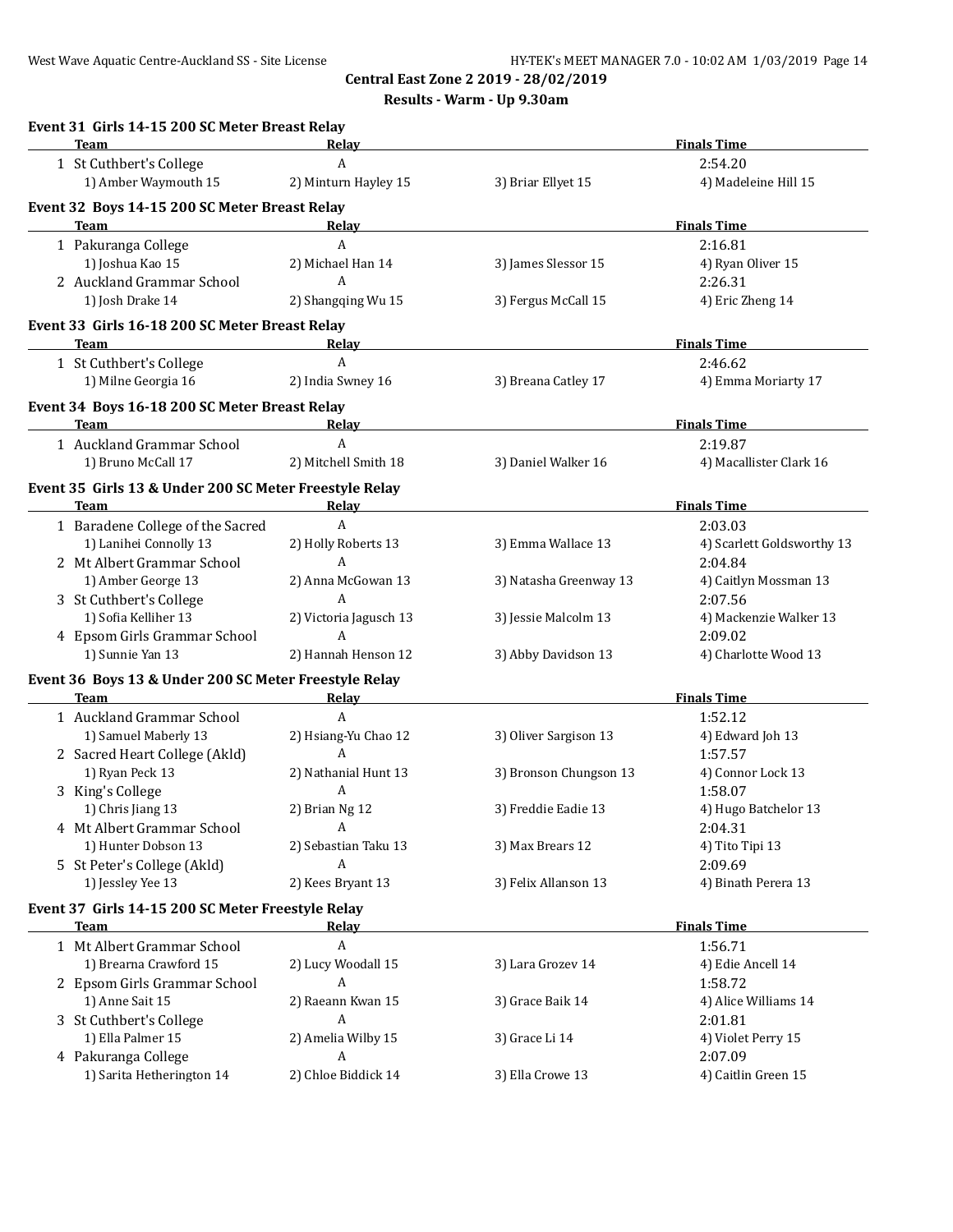**Results - Warm - Up 9.30am**

| (Event 37 Girls 14-15 200 SC Meter Freestyle Relay)<br><b>Team</b> | Relay                      |                              | <b>Finals Time</b>       |
|--------------------------------------------------------------------|----------------------------|------------------------------|--------------------------|
| 5 St Cuthbert's College                                            | B                          |                              | 2:10.56                  |
| 1) Georgia Foley 15                                                | 2) Briar Ellyet 15         | 3) Sarah Lock 14             | 4) Hannah Milne 15       |
| 6 Baradene College of the Sacred                                   | A                          |                              | 2:10.60                  |
| 1) Sophia De Magalhaes 14                                          | 2) Madeline Brill 14       | 3) Abigail Sutton 14         | 4) Olivia Gibson 14      |
| Event 38 Boys 14-15 200 SC Meter Freestyle Relay                   |                            |                              |                          |
| Team                                                               | Relay                      |                              | <b>Finals Time</b>       |
| 1 Auckland Grammar School                                          | A                          |                              | 1:48.44                  |
| 1) Jack George 15                                                  | 2) Eric Li 14              | 3) Harry Dufaur 15           | 4) Jourdan Klink 15      |
| 2 Sacred Heart College (Akld)                                      | A                          |                              | 1:48.91                  |
| 1) Troy O'Reilly 14                                                | 2) James Bell 14           | 3) Matthew Gin 15            | 4) Pierce Hannan 15      |
| 3 King's College                                                   | A                          |                              | 1:50.40                  |
| 1) Jack Mitchell 14                                                | 2) Johnson Li 14           | 3) Ethan Watson 14           | 4) Rico Ashmore 15       |
| 4 Mt Albert Grammar School                                         | A                          |                              | 1:50.88                  |
| 1) Tony Tuatagaloa 14                                              | 2) Bowen Crawford 14       | 3) Oscar Mossman 15          | 4) Justin Hemara 15      |
| 5 St Peter's College (Akld)                                        | A                          |                              | 1:58.78                  |
| 1) Isaiah Fusitu'a 14                                              | 2) Cameron Croft 14        | 3) Zachary McAllister-Sim 14 | 4) Johnny Mayerhofler 15 |
| Event 39 Girls 16-18 200 SC Meter Freestyle Relay                  |                            |                              |                          |
| <b>Team</b>                                                        | Relay                      |                              | <b>Finals Time</b>       |
| 1 St Cuthbert's College                                            | $\mathbf{A}$               |                              | 1:55.12                  |
| 1) Milne Georgia 16                                                | 2) Elisabeth Alsemgeest 16 | 3) Chloe Tattersfield 16     | 4) Ruby Sussock 16       |
| 2 Mt Albert Grammar School                                         | A                          |                              | 1:58.37                  |
| 1) Vasilina Shipilova 17                                           | 2) Eva Williams 17         | 3) Ella Speight 17           | 4) Emily Cameron 16      |
| 3 Epsom Girls Grammar School                                       | A                          |                              | 2:00.78                  |
| 1) Caitlin Ashby 17                                                |                            | 3) Amelia Wells 17           | 4) Mackenzie Brears 15   |
| 4 King's College                                                   | A                          |                              | 2:02.97                  |
| 1) Allegra Zacest 17                                               | 2) India Doo 15            | 3) Polina Kudrow 17          | 4) Annabelle McLaren 17  |
| 5 Baradene College of the Sacred                                   | A                          |                              | 2:05.93                  |
| 1) Sarah Brooks 16                                                 | 2) Amy Laithwaite 16       | 3) Claudia Griffin 16        | 4) Maria Upston 17       |
| Event 40 Boys 16-18 200 SC Meter Freestyle Relay                   |                            |                              |                          |
| <b>Team</b>                                                        | Relay                      |                              | <b>Finals Time</b>       |
| 1 Auckland Grammar School                                          | A                          |                              | 1:41.44                  |
| 1) Austin Carter 17                                                | 2) Will Body 17            | 3) Jackson Dufaur 17         | 4) Yifei Wang 16         |
| 2 King's College                                                   | A                          |                              | 1:42.28                  |
| 1) Joshua Nichol 16                                                | 2) Taigo Chapman 16        |                              | 4) Fergus Eadie 17       |
| 3 Sacred Heart College (Akld)                                      | A                          |                              | 1:48.06                  |
| 1) Campbell Hulbert 16                                             | 2) Jacob Ryan 17           | 3) Corey Kellow 17           | 4) Louis Ferigo 17       |
| 4 St Peter's College (Akld)                                        | A                          |                              | 1:54.78                  |
| 1) Stephen Magness 17                                              | 2) Chris Fernandes 16      | 3) Matthew Croft 16          | 4) Wulf Wilkening 17     |
| Event 41 Girls 13 & Under 200 SC Meter Medley Relay                |                            |                              |                          |
| <b>Team</b>                                                        | Relay                      |                              | <b>Finals Time</b>       |
| 1 Mt Albert Grammar School                                         | A                          |                              | 2:18.97                  |
| 1) Natasha Greenway 13                                             | 2) Amber George 13         | 3) Anna McGowan 13           | 4) Caitlyn Mossman 13    |
| 2 Baradene College of the Sacred                                   | A                          |                              | 2:21.60                  |
| 1) Emma Wallace 13                                                 | 2) Scarlett Goldsworthy 13 | 3) Holly Roberts 13          | 4) Lanihei Connolly 13   |
| 3 Epsom Girls Grammar School                                       | A                          |                              | 2:22.46                  |
| 1) Hannah Henson 12                                                | 2) Sunnie Yan 13           | 3) Abby Davidson 13          | 4) Olivia Tyrie 13       |
| 4 St Cuthbert's College                                            | B                          |                              | 2:28.34                  |
| 1) Jaimie Botha 13                                                 | 2) Tiaare Ahovelo 13       | 3) Sofia Kelliher 13         | 4) Mackenzie Walker 13   |
| --- St Cuthbert's College                                          | A                          |                              | DQ                       |
| 1) Ava Alpe 13                                                     | 2) Jessie Malcolm 13       | 3) Victoria Jagusch 13       | 4) Holly MacDonald 13    |
|                                                                    |                            |                              |                          |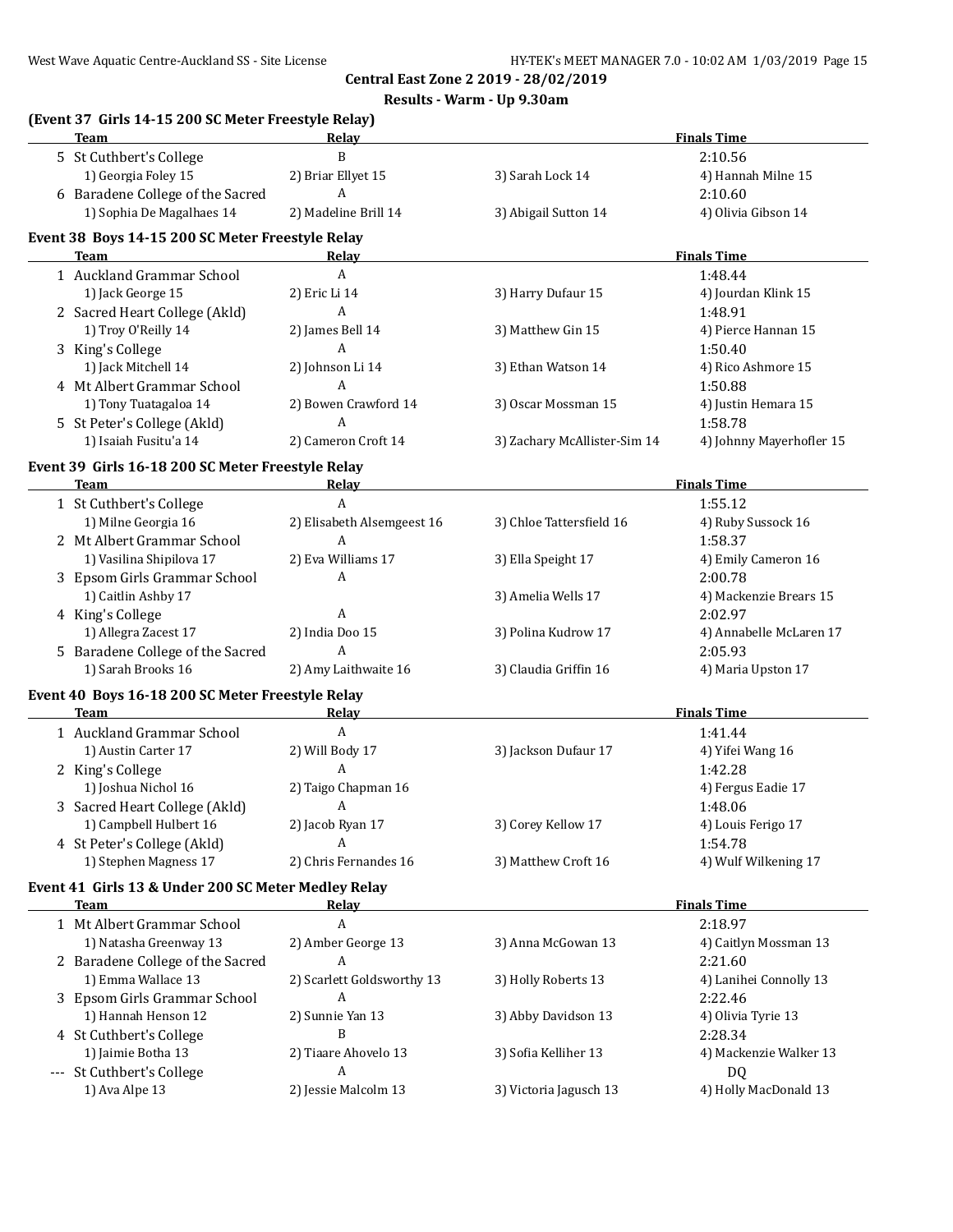# **Results - Warm - Up 9.30am**

# **Event 42 Boys 13 & Under 200 SC Meter Medley Relay**

| <b>Team</b>                                    | Relay                     |                           | <b>Finals Time</b>       |
|------------------------------------------------|---------------------------|---------------------------|--------------------------|
| 1 Auckland Grammar School                      | A                         |                           | 2:03.66                  |
| 1) Samuel Maberly 13                           | 2) Jackson Kennard 13     | 3) Oliver Sargison 13     | 4) Edward Joh 13         |
| 2 Sacred Heart College (Akld)                  | $\overline{A}$            |                           | 2:12.16                  |
| 1) Connor Lock 13                              | 2) Bronson Chungson 13    | 3) Ryan Peck 13           | 4) Nathanial Hunt 13     |
| 3 King's College                               | A                         |                           | 2:16.12                  |
| 1) Freddie Eadie 13                            | 2) Chris Jiang 13         | 3) Hugo Batchelor 13      | 4) Brian Ng 12           |
| 4 Mt Albert Grammar School                     | $\overline{A}$            |                           | 2:19.31                  |
| 1) Hunter Dobson 13                            | 2) Sebastian Taku 13      | 3) Tito Tipi 13           | 4) Max Brears 12         |
|                                                | A                         |                           |                          |
| --- St Peter's College (Akld)                  |                           |                           | <b>DQ</b>                |
| 1) Steven Mayerhofler 13                       | 2) Jake Turnbull 13       | 3) Lennox Penrose 12      | 4) Oliver Christensen 13 |
| Event 43 Girls 14-15 200 SC Meter Medley Relay |                           |                           |                          |
| <b>Team</b>                                    | Relay                     |                           | <b>Finals Time</b>       |
| 1 Epsom Girls Grammar School                   | $\overline{A}$            |                           | 2:09.23                  |
| 1) Anne Sait 15                                | 2) Raeann Kwan 15         | 3) Cate Cleland 14        | 4) Grace Baik 14         |
| 2 Mt Albert Grammar School                     | $\overline{A}$            |                           | 2:10.12                  |
| 1) Lucy Woodall 15                             | 2) Lara Grozev 14         | 3) Brearna Crawford 15    | 4) Edie Ancell 14        |
| 3 St Cuthbert's College                        | A                         |                           | 2:18.41                  |
| 1) Amelia Wilby 15                             | 2) Violet Perry 15        | 3) Hannah Milne 15        | 4) Ella Palmer 15        |
| 4 Pakuranga College                            | A                         |                           | 2:24.22                  |
| 1) Chloe Biddick 14                            | 2) Sarita Hetherington 14 | 3) Caitlin Green 15       | 4) Ella Crowe 13         |
| 5 Baradene College of the Sacred               | A                         |                           | 2:25.25                  |
| 1) Abigail Sutton 14                           | 2) Olivia Gibson 14       | 3) Sophia De Magalhaes 14 | 4) Madeline Brill 14     |
|                                                |                           |                           |                          |
| Event 44 Boys 14-15 200 SC Meter Medley Relay  |                           |                           |                          |
| <b>Team</b>                                    | Relay                     |                           | <b>Finals Time</b>       |
| 1 Pakuranga College                            | A                         |                           | 2:00.47                  |
| 1) Joshua Kao 15                               | 2) James Slessor 15       | 3) Ryan Oliver 15         | 4) Caleb Chilcott 15     |
| 2 Mt Albert Grammar School                     | A                         |                           | 2:00.85                  |
| 1) Tony Tuatagaloa 14                          | 2) Bowen Crawford 14      | 3) Michael Chapman 14     | 4) Justin Hemara 15      |
| 3 King's College                               | $\overline{A}$            |                           | 2:03.25                  |
| 1) Ethan Watson 14                             | 2) Johnson Li 14          | 3) Jack Mitchell 14       | 4) Rico Ashmore 15       |
| 4 Auckland Grammar School                      | $\overline{A}$            |                           | 2:05.97                  |
| 1) Jack George 15                              | 2) Josh Drake 14          | 3) Eric Li 14             | 4) Jourdan Klink 15      |
| 5 Sacred Heart College (Akld)                  | A                         |                           | 2:07.03                  |
| 1) James Bell 14                               | 2) Matthew Gin 15         | 3) Pierce Hannan 15       | 4) Troy O'Reilly 14      |
| Event 45 Girls 16-18 200 SC Meter Medley Relay |                           |                           |                          |
| Team                                           |                           |                           | <b>Finals Time</b>       |
| 1 Mt Albert Grammar School                     | A                         |                           | 2:09.81                  |
| 1) Emily Cameron 16                            | 2) Vasilina Shipilova 17  | 3) Eva Williams 17        | 4) Ella Speight 17       |
| 2 St Cuthbert's College                        | A                         |                           | 2:11.91                  |
| 1) Elisabeth Alsemgeest 16                     | 2) Emma Moriarty 17       | 3) India Swney 16         | 4) Ruby Sussock 16       |
| 3 King's College                               | A                         |                           | 2:16.60                  |
| 1) Allegra Zacest 17                           | 2) Polina Kudrow 17       | 3) Annabelle McLaren 17   | 4) India Doo 15          |
| 4 Baradene College of the Sacred               | A                         |                           | 2:26.40                  |
| 1) Sarah Brooks 16                             | 2) Claudia Griffin 16     | 3) Julia Nicholson 17     | 4) Amy Laithwaite 16     |
| --- Epsom Girls Grammar School                 | A                         |                           | DQ                       |
|                                                | 2) Caitlin Ashby 17       |                           | 4) Alice Williams 14     |
|                                                |                           | 3) Amelia Wells 17        |                          |
| Event 46 Boys 16-18 200 SC Meter Medley Relay  |                           |                           |                          |
| Team                                           | <u>Relay</u>              |                           | <b>Finals Time</b>       |
| 1 Auckland Grammar School                      | A                         |                           | 1:55.24                  |
| 1) Jackson Dufaur 17                           | 2) Macallister Clark 16   | 3) Yifei Wang 16          | 4) Austin Carter 17      |
|                                                |                           |                           |                          |